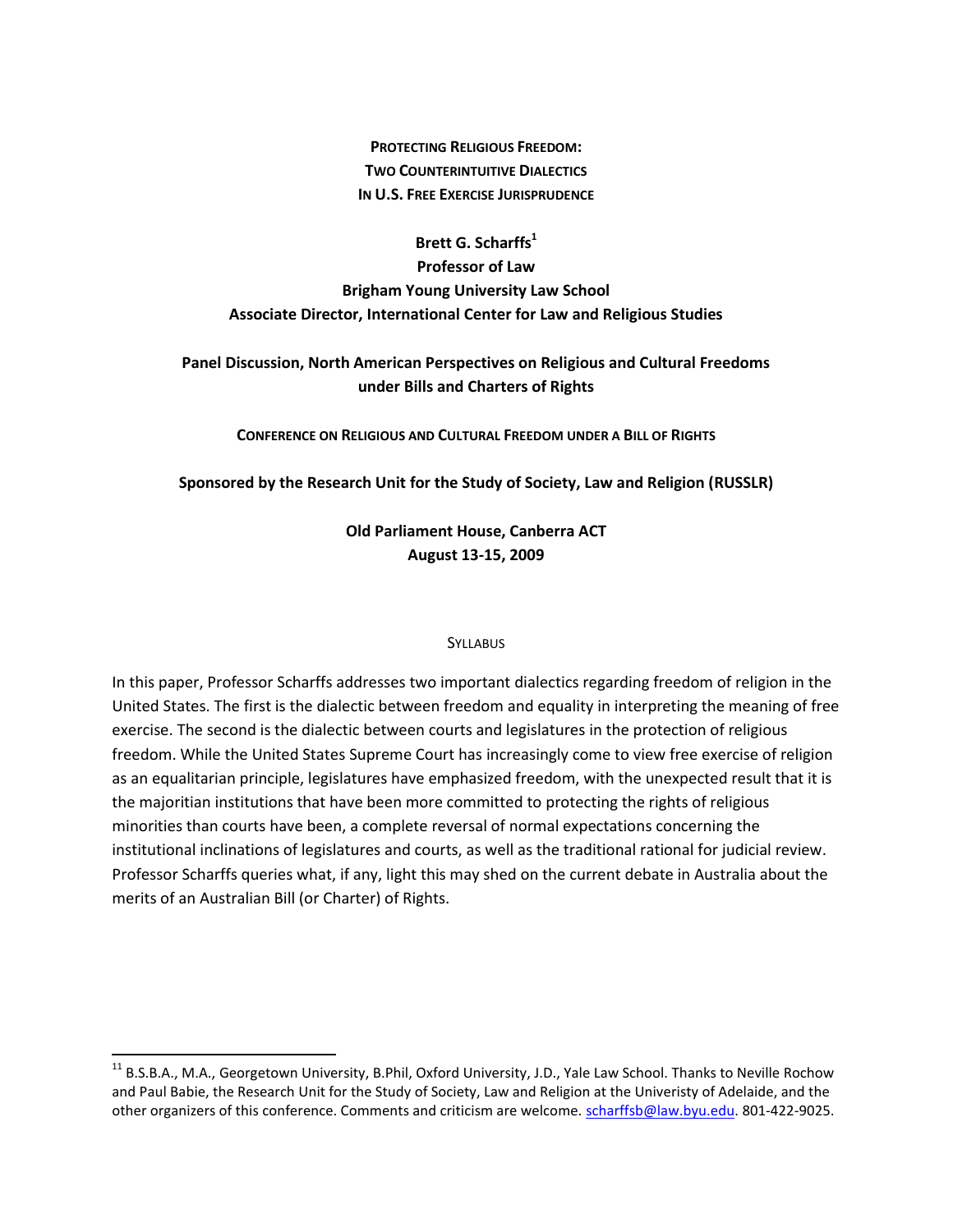#### I. INTRODUCTION

I will focus my remarks today on what is usually described in the United States as the problem of religious exemptions. Imagine that you have religious reasons for resisting the requirements of a state or federal law. Perhaps you are a conscientious objector to military service, having religious (or philosophical) grounds against taking up arms. Perhaps you are a member of a church that uses peyote or other banned substances in your sacramental rituals. Perhaps you seek an exemption from having to work on Saturday, your Sabbath. How does – and how should -- the law go about determining whether or not you are entitled to an exemption from generally applicable laws?

From the perspective of equality, an exemption may not be warranted, if the law treats everyone the same, with perhaps the additional requirement that the law, even though it appears general and neutral on its face, was written to specifically target a particular set of unpopular religious beliefs. From the perspective of liberty, an exemption might be warranted, as long as the burdens on religious exercise are real and the burdens on the state for accommodating the religious exemption are not unduly onerous. The problems of balancing the individual's interest in an exemption against the state's interest in enforcing its laws may be difficult, but this is a type of analysis with which the law is familiar and adept.

Thus, one important question will be whether we see the question of exemptions as presenting a problem that should be viewed primarily through the prism of equality, or through the prism of freedom. In most situations, freedom and equality will both be present as values a court will acknowledge, but it may be that one of these values takes precedence.

#### II. CONCEPTUALIZING THE FREEDOM-EQUALITY DIALECTIC

There are a variety of ways that we can conceptualize the tension that arises between freedom and equality when examining a request for a religious exemption. One common way of conceptualizing the problem is that we are balancing values.

#### [Graphic of scales]

We could say that freedom and equality should be afforded equal weight, with one consideration to be balanced against the other.

[Image of scales with equality and freedom weighted on either side.]

On this way of looking at the problem, it is one of correctly balancing the requirements of freedom, which might weigh in one direction, with the requirements of equality, which might weigh in another direction. But sometimes when we are dealing with multiple values the task is not simply one of balancing, since the values may be incommensurable – that is to say they cannot be traded back in forth in terms of some common denominator of value. It is also difficult to balance a specific individualized minority interest in an exemption (which although important to the individual may be quite small on a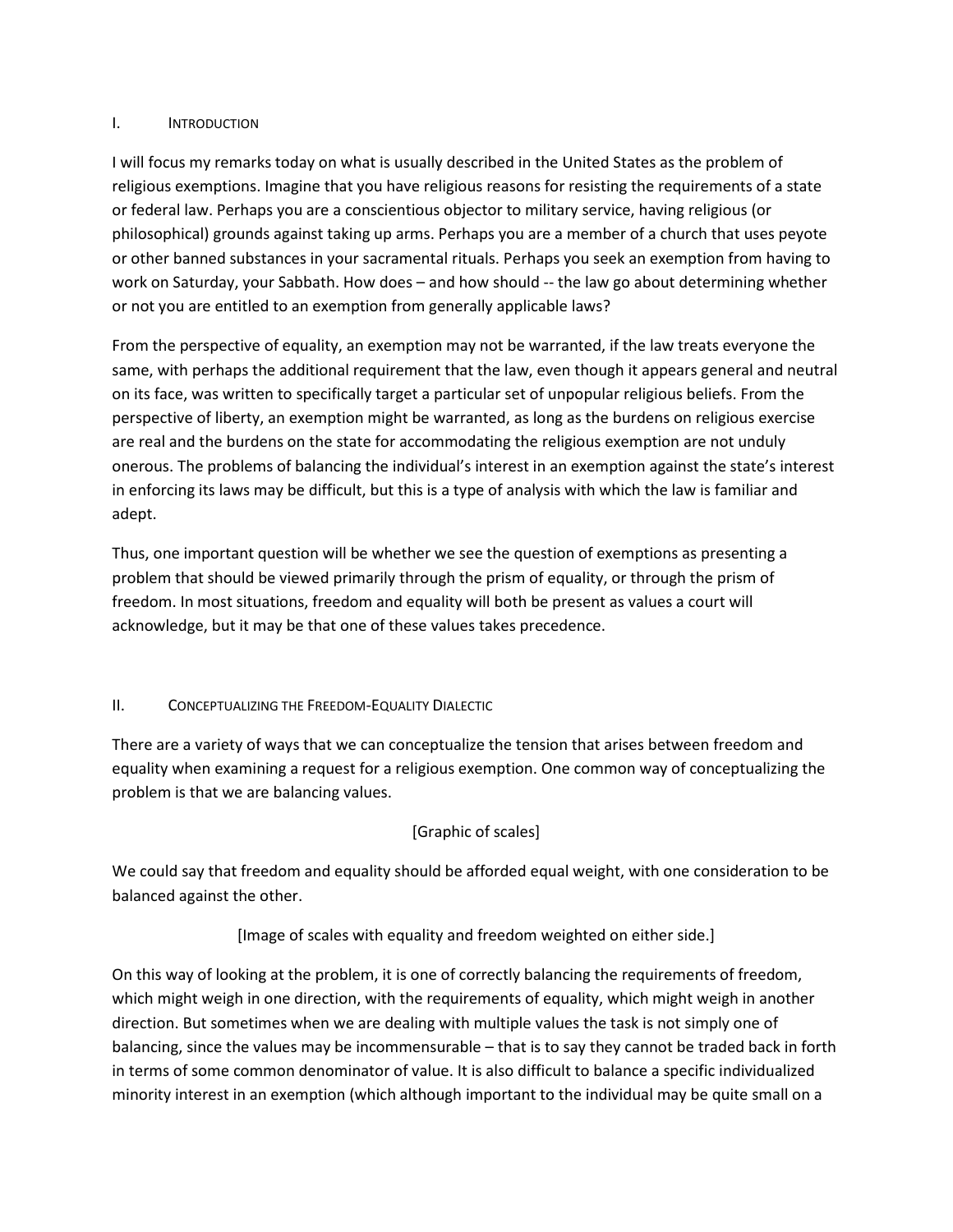societal scale) against a general societal interest in enforcing the laws (which at a high degree of generality always looks very large).

An alternative metaphor would conceive of freedom and equality as different lenses through which we might view a problem.

### [graphic of eye glasses]

Here, we could alternate between seeing a problem as one primarily involving freedom and viewing it as something primarily involving equality. This can be useful, and can help us develop empathy for the various interests at stake, but it is not particularly helpful in helping us prioritize when each approach suggests a different outcome. Also, as we all know, it can be disorienting to look thorugh glasses with different magnificantions in the different lenses, or when the lenses are different colors.

This metaphor does illustrate the commonplace truth that often how things look will depend upon the lens through which we view an issue. When we view a problem through the lens of equality it may look one way, whereas when we view it through the lens of freedom it may look quite different.

When we look through an equalitarian lens, we may view an issue in terms of neutrality, nondiscrimination, and equal treatment. These are important baseline values. A legal system that promotes or tolerates discrimination, which treats people differently based upon their religious status – whether in education, legal status, family law such as adoption and inheritance, in economic and professional opportunities, or most egregiously in overt religious persecution – violates the basic baseline requirements of equal treatment. Many religious freedom problems, especially egregious problems such as discrimination or more extreme types of hostility or violence towards religious or other minorities are really problems of equality.

But even when baseline equality exists, when we look at problems through a lens of freedom, we may be more attuned to the special needs of religious groups, especially those who find themselves as minorities in a particular legal system. From the perspective of freedom, sometimes special treatment or accommodation is needed in order for religious liberty to be possible. Whereas an equalitarian perspective may look suspiciously upon religious exemptions from general and neutral laws, when a situation is viewed through a lens of freedom we may be much more sensitive to the need to accommodate and make space for religious beliefs and actions that depart from majoritarian norms.

Sometimes it can be difficult to shift perspectives between freedom and equality. But it can be disorienting to look through glasses with different magnificantions in the different lenses, or when the lenses are different colors. We might compare the difficulty to the experience of shifting perspectives when wearing bifocal (or as my ophthalmologist kindly termed them when I turned 40, "progressive") lenses.

> [Image of bifocals with freedom in the top half and equality in the bottom half of each lens with discrete horizontal line.]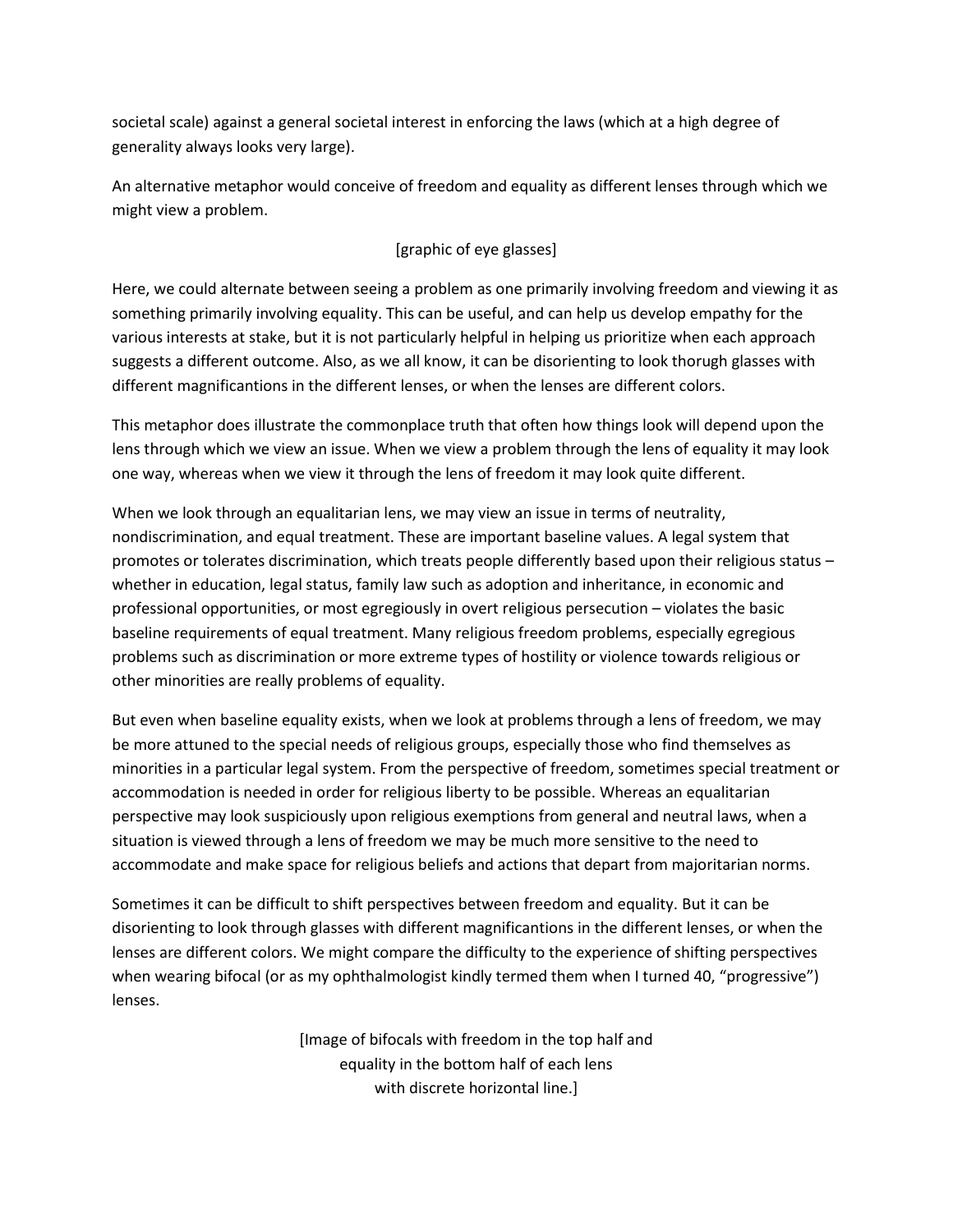Each part of bifocal glasses are used for a specific purpose, either viewing things at a distance, or viewing things up close. At first it can be somewhat disorienting to try to shift perspectives between the two different magnifications.

When looking at issues at the intersection of law and religion, usually concerns of both freedom and equality are present and bear upon our analysis, although often one of these values is in the foreground and the other lies in the background of our thinking.

One way that Professor Cole Durham and I have previously tried to illustrate the way in which our perspective of what belongs in the foreground and what is in the background may shift is illustrated by drawing analogy to the "Necker Cube," an optical illusion first published in 1832 by Louis Albert Necker, a Swiss crystallographer.<sup>2</sup>



The shifting ways that the Necker Cube is perceived represents in an oversimplified way the notion of a paradigm shift I'm trying to describe. To some viewers, the square at the bottom left of the Necker Cube will naturally appear in the forefront, whereas to other viewers, the square at the top right will appear to be the front face of the cube. Shading different faces of the cube, as shown below, makes it easier to see the alternatives.

<sup>&</sup>lt;u>.</u><br><sup>2</sup> "The Necker Cube is an ambiguous line drawing . . . [that] can be interpreted two different ways. When a person stares at the picture, it will often seem to flip back and forth between the two valid interpretations (so-called multistable perception). The effect is interesting because each part of the picture is ambiguous by itself, yet the human visual system picks an interpretation of each part that makes the whole consistent. . . . Most people see the lower-left face as being in front most of the time. This is possibly because people view objects from above, with the top side visible, far more often than from below, with the bottom visible, so the brain 'prefers' the interpretation that the cube is viewed from above." Wikipedia, *Necker Cube*, (last modified 13 March 2005), *at*  [http://en.wikipedia.org/wiki/Necker\\_cube](http://en.wikipedia.org/wiki/Necker_cube) .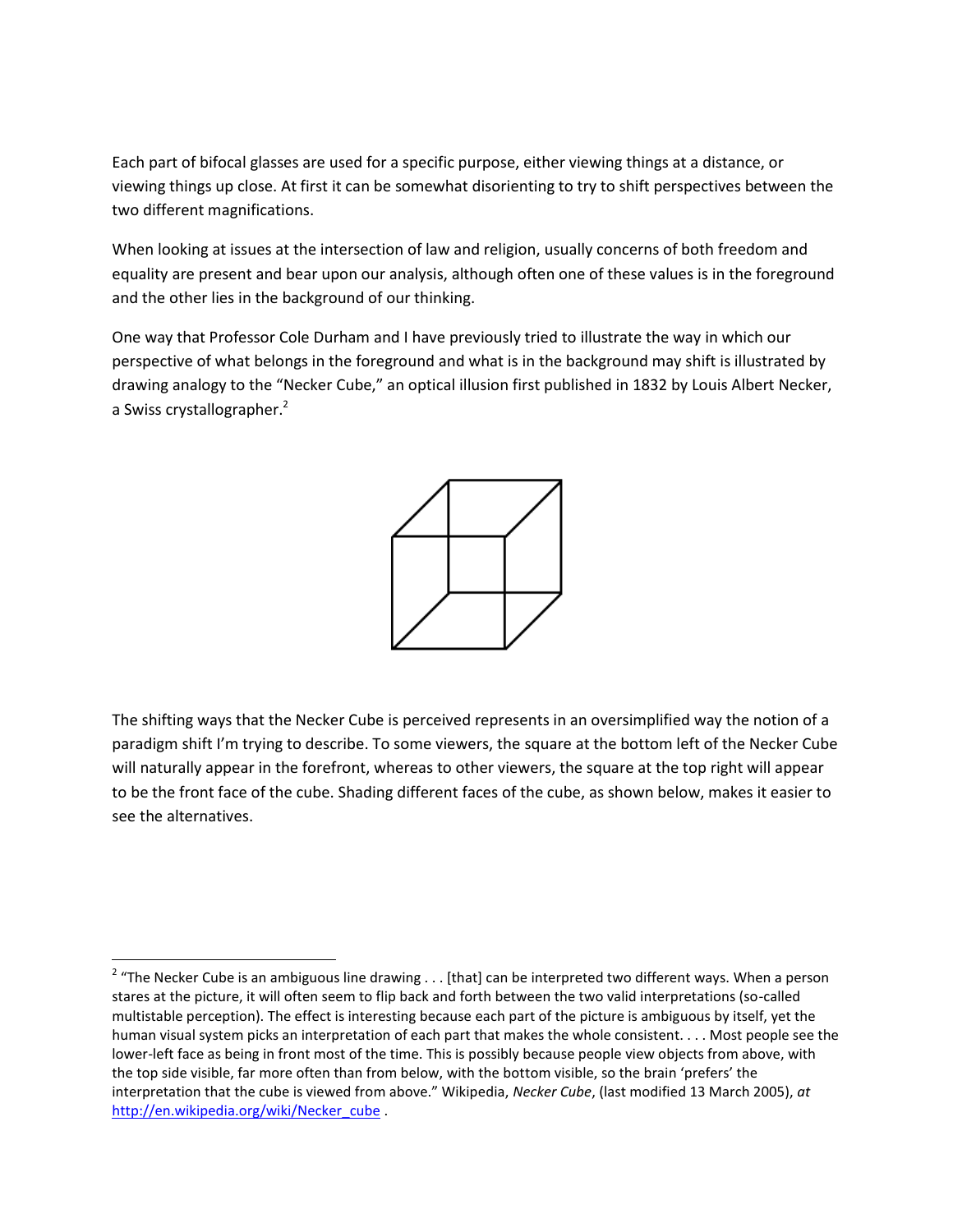

One needs an adroit ability to shift perspectives in order to move easily back and forth between the two ways of viewing the cube.

Although the phenomena involved in perceiving legal issues or relationships will be much more complex, something similar happens when we see things in a way that places either freedom or equality in the front or dominant position on the cube. Imagine that the words "freedom" and "equality" are each written on the face of one of the squares that make up the front and back of the cube.



From one perspective, freedom is in front and equality is on the back side of the cube, whereas from another perspective, equality is in front and freedom is in the background.

It is easier to see this shift when one of the square planes is highlighted and one value, freedom or equality, is thrust to the forefront, and the other value is pushed to the background. Indeed, one value could receive such heavy shading that the other value is largely obscured from view.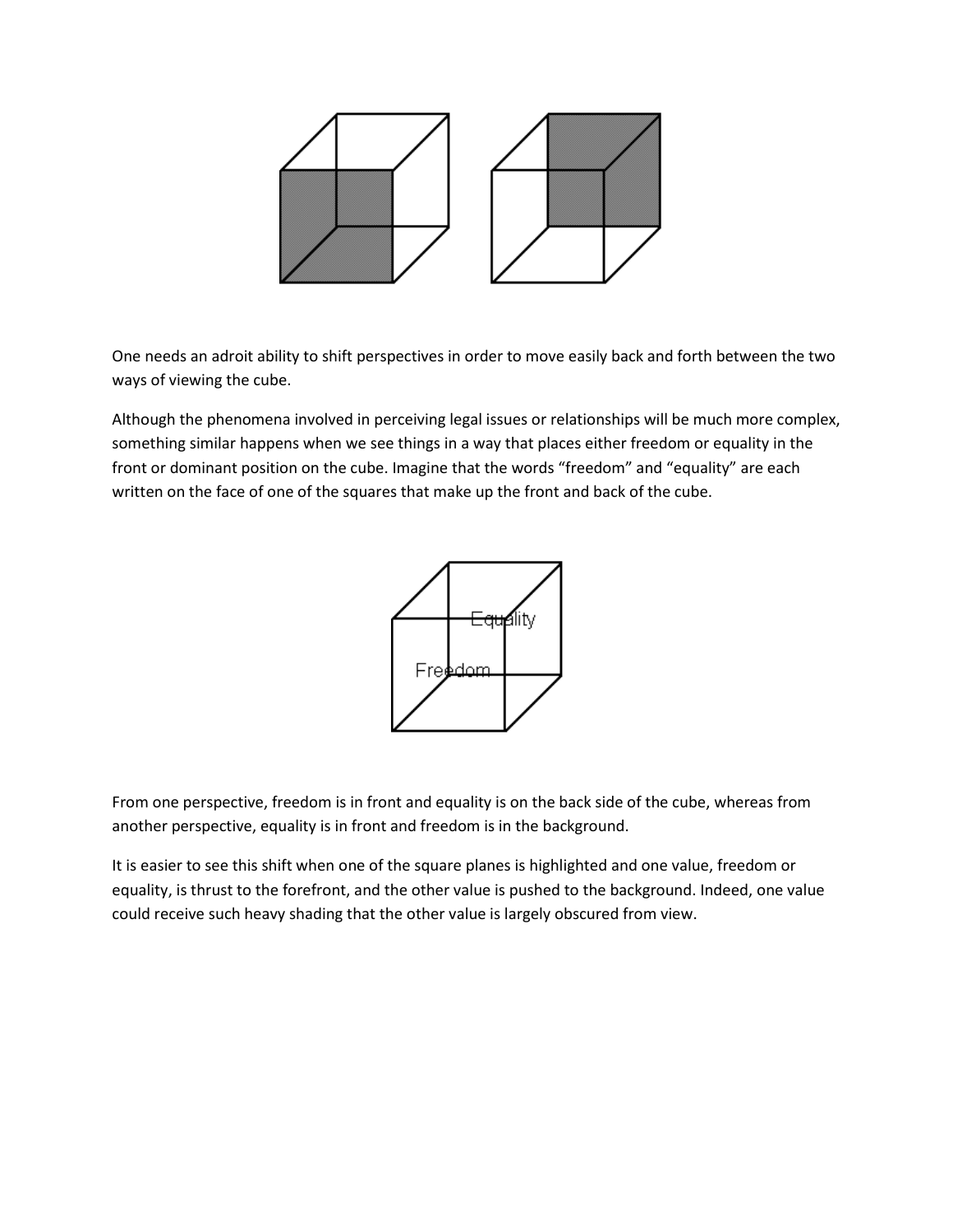

When thinking about an issue involving law and religion, one important question is whether the problem is one primarily involving an issue of equality or an issue of freedom. The approach we take to solving the problem will vary significantly based upon what kind of problem we understand it to be.

Another way of imagining (or imaging) how one of these values can be viewed as dominant and the other as secondary or distant is to think of a long road disappearing towards the horizon. One of these values might appear quite large, like a car in the foreground, while the other value might appear quite small, like a car at a distance.

> [Image of a road extending to a distant horizon with freedom in the foreground and equality in the background and vice versa.]

Both cars (or values) may in fact be the same size, but our perspective may make one appear larger and the other smaller. One value may be held so close that it dominates our entire field of vision, while the other may recede to what artists call the vanishing point, where the road meets the distant horizon.

III. FREEDOM AND EQUALITY IN U.S. ESTABLISHMENT CLAUSE AND FREE EXERCISE JURISPRUDENCE

Since the end of World War II, the U.S. Supreme Court has decided over a hundred cases directly interpreting the religion clauses of the First Amendment, and thousands of cases have been decided by other federal and state courts.

To a large extent the history of Free Exercise and Establishment Clause jurisprudence can be seen as a struggle for dominance between an approach that emphasizes freedom as the predominant value and an approach that emphasizes equality as the more important value.

One popular way of viewing the two religion clauses in the First Amendment of the U.S. Constitution is to see the Establishment Clause as providing for equal treatment among different religions and between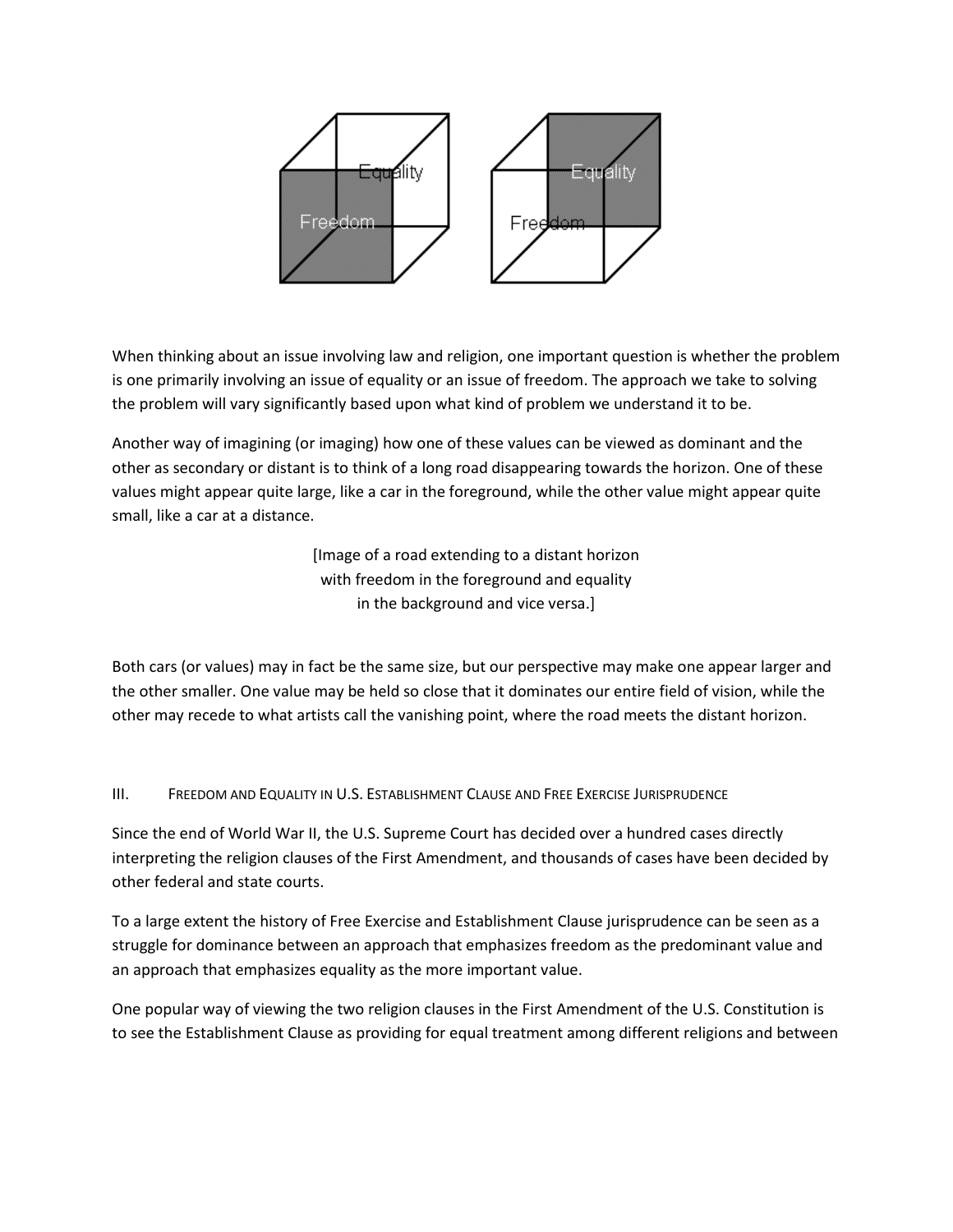that which is religious and not religious, $3\overline{}$  whereas the Free Exercise Clause is designed to promote freedom for religion. An alternative reading urges that the clauses must be read together as essential one provision the purpose of which is to protect religious liberty. For example, The Williamsburg Charter, an ecumenical declaration signed by numerous religious, legal and political leaders, states that "the clauses are essentially one provision for preserving religious liberty. Both parts, No establishment and Free exercise, are to be comprehensively understood as being in the service of religious liberty as a positive good. At the heart of the Establishment Clause is prohibition of state sponsorship of religion and at the heart of Free Exercise Clause is the prohibition of state interference with religious liberty."

### A. The Move From Freedom to Equality in Establishment Clause Jurisprudence

In the past twenty years, equality has trumped freedom as the predominant value in the Supreme Court's interpretation of the Establishment Clause.

### 1. Freedom as the Dominant Interpretive Principle

The Establishment Clause, which might more accurately be referred to as the "non-establishment clause," has experienced profound shifts in meaning over the course of its history. When initially adopted, it was part of the general compromise that endowed the federal government with certain limited powers, and retained most power for the states.<sup>4</sup> In this setting, the First Amendment's pronouncement that "*Congress* shall make no law respecting an establishment of religion,"<sup>5</sup> was designed to make it clear that the federal government was not authorized to meddle with established Churches that continued to exist in several of the states.<sup>6</sup>

Originally, the non-establishment principle was conceived fundamentally as a limitation on public power. It was designed to promote liberty by preventing the growth of the governmental institutions that had posed the greatest hazard to religious freedom in the past. Following the demise of established churches, the idea of non-establishment was eventually rooted in the constitutions of the various states. Indeed, the idea has become so deeply entrenched that it comes as a surprise to most Americans to learn that the Establishment Clause was originally designed to protect state establishments.

In the founding era, the "establishment of religion" was understood to "refer to a church which the government funded and controlled and in which it used its coercive power to encourage participation,

 $3$  The Supreme Court has often stated that the Establishment Clause forbids laws "which aid one religion, aid all religions, or prefer one religion over another." See e.g., Everson v. Board of Education, 330 U.S. 1, 15 (1947); Epperson v. Arkansas, 393 U.S. 97, 104 (1968) ("the First Amendment mandates government neutrality between religion and religion, and between religion and nonreligion.").

 $^4$  Steven D. Smith, Foreordained Failure: The Quest for a Constitutional Principle of Religious Freedom 17-34(Oxford University Press, 1995); U.S. Const. amend. X.

<sup>&</sup>lt;sup>5</sup> U.S. Const., amend. I.

 $^6$  For an account of the history of disestablishment between the time of the adoption of the First Amendment in 1791 and the demise of the last established church in Massachusetts in 1833, see Carl H. Esbeck, *Dissent and Disestablishment: The Church-State Settlement in the Early American Republic,* 2004 BYU L. REV. 1385.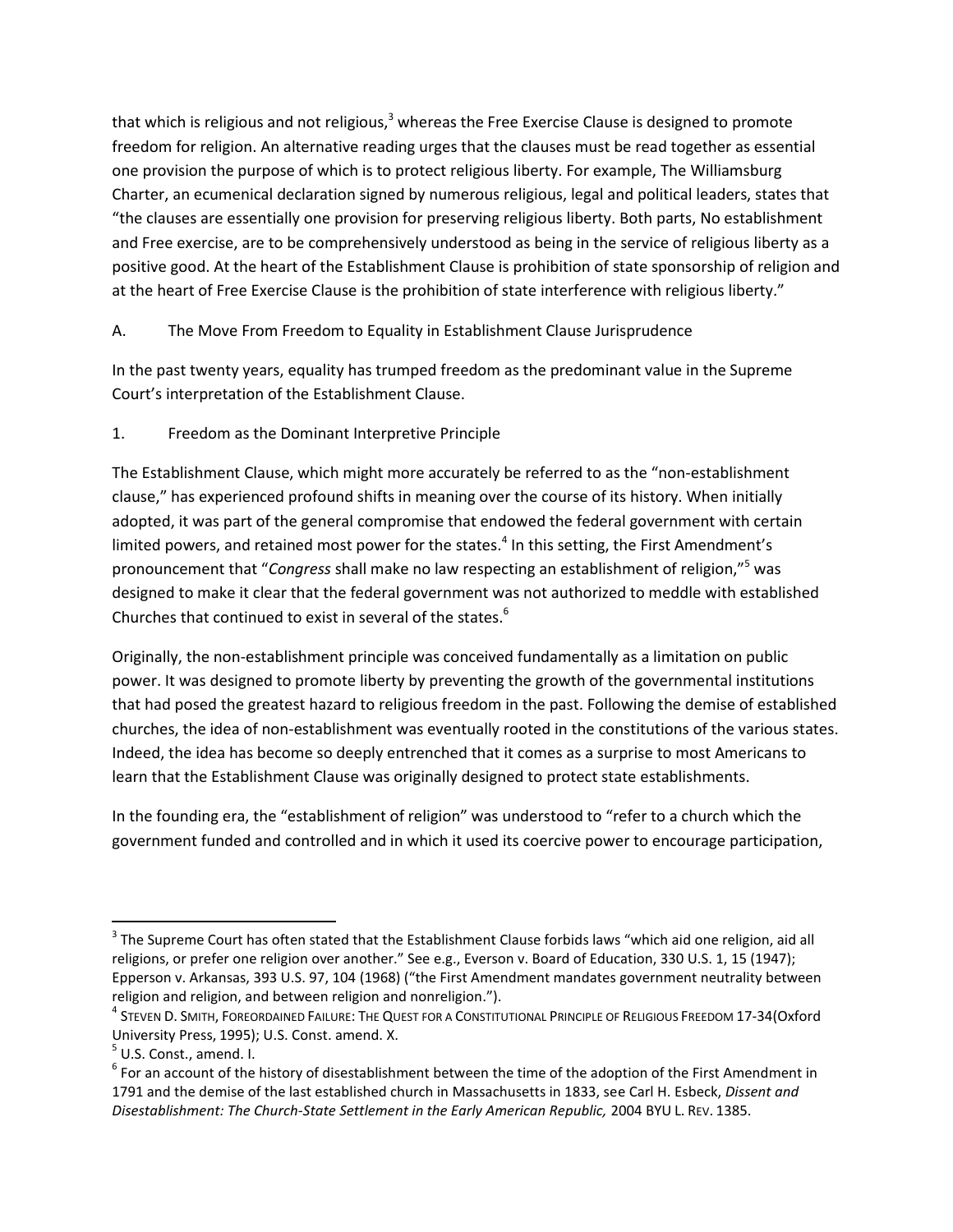like the Anglican Church in England or the Roman Catholic Church in southern Europe."<sup>7</sup> Historians note that there were three primary concerns that drove the adoption of the Establishment Clause. First, there was concern about the church exercising the coercive power of government, including the power to enforce criminal laws that reflected the church's denominational and moral requirements.<sup>8</sup> Second, early Americans worried about direct financial support of the church in aid of its worship, rituals, and other denominational activities, through general tax revenue.<sup>9</sup> Third, they were also concerned with control by the state over the church, particularly in its definition of doctrine and selection of leaders.<sup>10</sup>

Concern for the freedom, or autonomy, of both churches and of the state is at the heart of each of these concerns.<sup>11</sup> Early Establishment Clause jurisprudence was in large measure an attempt to work out the contours of these freedom interests. The dominant ideal became "separation of church and state." Indeed, even today the typical American is surprised to learn that the phrase "separation of church and state" does not appear in the First Amendment.

The ideal of separation is reflected most prominently in the metaphor of a wall, which is strewn through Establishment Clause cases. The wall of separation is supposed to divide church and state into their proper spheres, with as little interaction, interference and overlap as possible.<sup>12</sup> The "wall of separation" metaphor is usually traced to Thomas Jefferson, who used the phrase in a letter to the Danbury Baptist Association that he wrote when he was President.<sup>13</sup> But it can also be found in the writings of Roger Williams, the founder of Rhode Island.<sup>14</sup> Jefferson and Williams represent two major strands in the American separationist tradition.<sup>15</sup> Williams, who lived a century earlier, urged separation primarily to

l

<sup>7</sup> Frederick Mark Gedicks, *A Two-Track Theory of the Establishment Clause*, 43 B.C. L. REV. 1071, 1091 (2002) (citing THOMAS J. CURRY, FAREWELL TO CHRISTENDOM 16, 37, 109 (2001)); *see also* THOMAS J. CURRY, THE FIRST FREEDOMS: CHURCH AND STATE IN AMERICA TO THE PASSAGE OF THE FIRST AMENDMENT 191-92 (1986).

<sup>8</sup> *Id.* at 1098

<sup>9</sup> *Id.*

<sup>10</sup> *Id.*

<sup>11</sup> Brett G. Scharffs, *The Autonomy of Church and State*, 2004 B.Y.U. L. REV. 1217.

 $12$  Separationists argue that 'the original purpose of the establishment clause was to create an absolute separation of the spheres of civil authority and religious activity by forbidding all forms of government assistance or support for religion." DEREK DAVIS, ORIGINAL INTENT: CHIEF JUSTICE REHNQUIST AND THE COURSE OF AMERICAN CHURCH/STATE RELATIONS 47-48 (1991)

<sup>13</sup> *See* Thomas Jefferson, The Life and Selected Writings of Thomas Jefferson 332 (Adrienne Koch & William A. Peden eds., 1944). For commentary on Jefferson's "wall of separation," *see, e.g.*, Daniel L. Dreisbach & John D. Whaley, What the Wall Separates: A Debate on Thomas Jefferson's "Wall of Separation" Metaphor, 16 Const. Comment. 627 (1999); Stephen J. Safranek, Can Science Guide Legal Argument? The Role of Metaphor in Constitutional Cases, 25 Loy. U. Chi. L.J. 357 (1994).

 $14$  Roger Williams was concerned about protecting the garden of religion from the wilderness of the world. Roger Williams, Mr. Cotton's Letter Lately Printed, Examined and Answered, quoted in M. HOWE, THE GARDEN IN THE WILDERNESS 5-6 (1965).

<sup>&</sup>lt;sup>15</sup> These two broad streams have long represented major positions in American thought. Other sources of support for the separation principle come from (1) groups who fear assimilation or simply being submerged in the dominant culture; (2) those committed to equalitarian pluralism or multiculturalism; and (3) committed secularizers for whom secularism represents a political ideal that should be implemented as an end in itself. These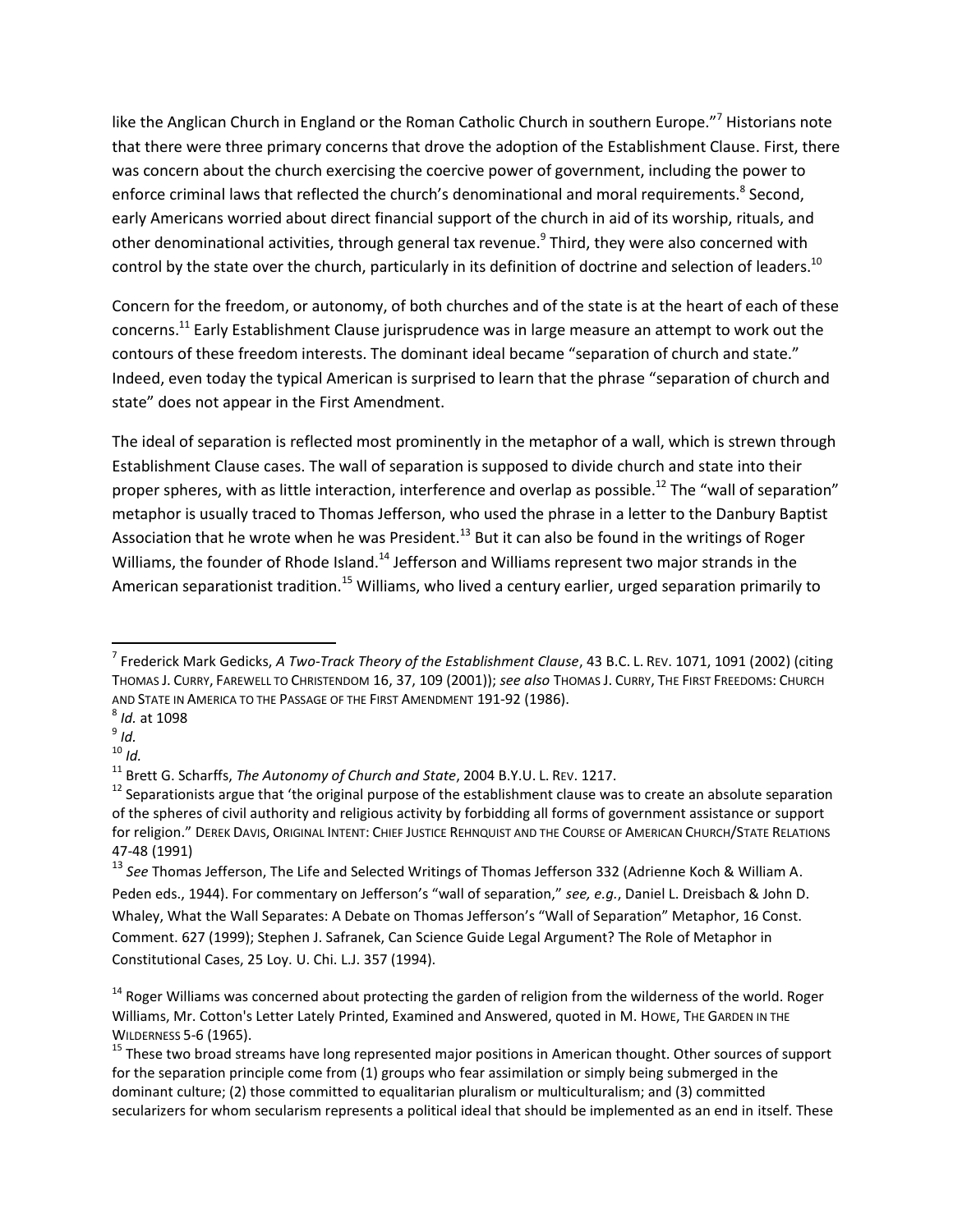protect religion from the risks of corruption, apathy and distortion of mission that flow from the religious quest for state power. He wanted to protect the garden of the church from the wilderness of the state.<sup>16</sup> Jefferson, in contrast, was much more a figure of the French Enlightenment, and was concerned to protect the state from control by the forces of organized and often unenlightened religion. Significantly, freedom is a primary focus for both of these early strands of separationist thought. Separation is not an end in itself, but an institutional means of protecting religion and the state from each other in the interest of promoting freedom.

2. *Everson v. Board of Education*: Freedom and Equality as Competing Visions of Establishment Clause

While the Establishment Clause dates back to the earliest days of the American republic, most of the case law under the Establishment Clause has been decided since 1947, when the Supreme Court handed down *Everson v. Board of Education*<sup>17</sup> and held for the first time that the federal Establishment Clause was applicable to the states.<sup>18</sup> The competition between the freedom and equality paradigms that has occupied much of the subsequent Establishment Clause litigation is already prefigured in *Everson.* The question in that case was whether a school board could subsidize school bus transportation for children attending private religious schools.

After quoting the religion clauses, the Court began its analysis by stating, "These words of the First Amendment reflected in the minds of early Americans a vivid mental picture of conditions and practices which they fervently wished to stamp out in order to preserve liberty for themselves and their posterity."<sup>19</sup> Liberty, or freedom, is clearly the analytical starting point. The Court continues, "In the words of Jefferson, the clause against establishment of religion by law was intended to erect 'a wall of separation between Church and State."<sup>20</sup> The Court states, "No tax in any amount, large or small, may be levied to support any religious activities or institutions, whatever they may be called."<sup>21</sup> Indeed, the Court insists, the wall of separation "must be kept high and impregnable. We could not approve the slightest breach."<sup>22</sup> This strong separationist language emphasized the importance of freedom and independence of church and state, and the Court appeared ready to apply the principle of strict separation to strike down the county reimbursement program.

various streams intermingle, invoke each other's arguments, and often have rather different positions on how the boundaries between religion and state should be structured.

 $16$  *Id.* 

<sup>17</sup> 330 U.S. 1 (1947).

<sup>&</sup>lt;sup>18</sup> *Id.* at 16. This is spoken of in technical jargon as "incorporation" of the Establishment Clause into the right to substantive due process under the fourteenth amendment of the U.S. Constitution. Following several scholars, Justice Thomas contends that the text and history of the Establishment Clause argue against the theory of its "incorporation" against the states, Van Orden v. :Perry, 125 S. Ct. 2854, 2865 (2005) (Thomas, J., concurring); Elk Grove Unified School Dist. v. Newdow, 542 U.S. 1, 46 (2004) (Thomas, J., concurring in the judgment); Zelman v. Simmons-Harris, 536 U.S. 639, 677-80 (2002) (Thomas, J., concurring), but his resistance to this constitutional *fait accompli* has not found supporters among other members of the Supreme Court.

<sup>19</sup> *Id.* at 8.

<sup>20</sup> *Id.* at 16.

 $^{21}$  *Id*.

<sup>22</sup> *Id.* at 18.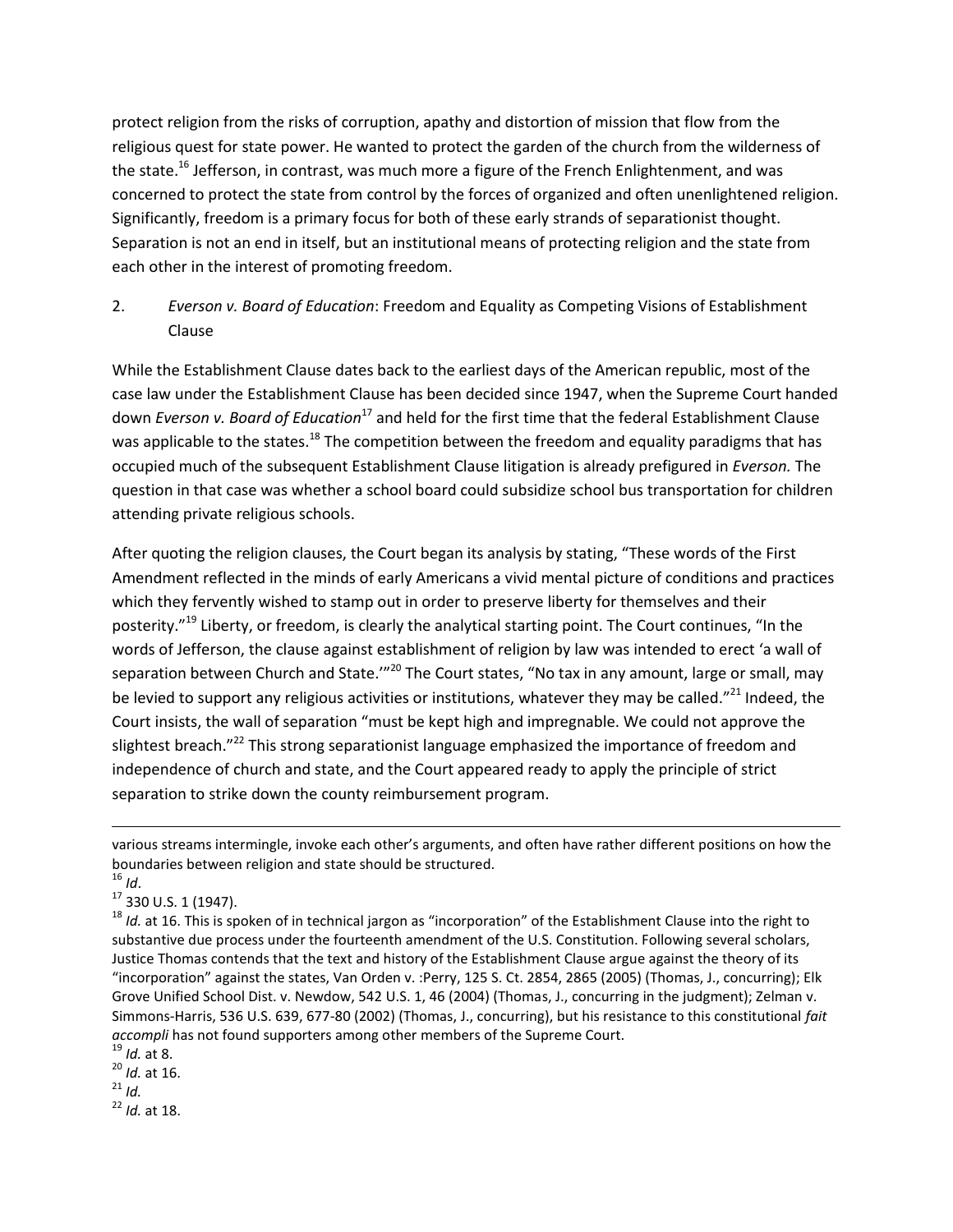But instead, the Court changed direction and turned its attention to the equality principle, noting that this was a "general program" that reimbursed the parents of all children, "regardless of their religion."<sup>23</sup> The Court stated that it "must be careful . . . that we do not inadvertently prohibit New Jersey from extending its general State law benefits to all its citizens without regard to their religious belief."<sup>24</sup> The Court likened the reimbursement program to the provision of general government services such as police and fire protection, and concluded that if the parents of children who attended religious schools were excluded, the program would not be neutral.<sup>25</sup> The Court concluded that the First Amendment "requires the state to be neutral in its relations with groups of religious believers and non-believers; it does not require the state to be their adversary."26

In permitting the reimbursement program, the Court shifted emphasis from a freedom principle, emphasizing separation, which would seem to render the program unconstitutional, to an equality principle, which allowed the program because it is general and neutral. The dissenting opinion complained that "the undertones of the opinion, advocating complete and uncompromising separation of Church from State, seem utterly discordant with its conclusion yielding support to their commingling in educational matters."<sup>27</sup> Thus, in *Everson* we see side-by-side an early articulation of both the freedom paradigm and the equality paradigm that become and remain the primary competing principles in Establishment Clause jurisprudence.<sup>28</sup>

In the quarter century following *Everson*, Establishment Clause cases were largely about determining how high and impregnable the wall of separation of church and state was required to be. The Court held that "release time" religion courses were impermissible if held on public school premises, $^{29}$  but could be allowed if held "off-site."<sup>30</sup> A firestorm of public controversy was unleashed in the early 1960's by decisions that held school prayer<sup>31</sup> and Bible reading<sup>32</sup> to be unconstitutional. In 1970, however, the

 $\overline{a}$ <sup>23</sup> *Id.*

<sup>24</sup> *Id.* at 16.

<sup>&</sup>lt;sup>25</sup> "[P]arents might refuse to risk their children to the serious danger of traffic accidents going to and from parochial schools, the approaches to which were not protected by policemen. Similarly, parents might be reluctant to permit their children to attend schools which the state had cut off from such general government services as ordinary police and fire protection, connections for sewage disposal, public highways and sidewalks." *Id.* at 17-18. <sup>26</sup> *Id.* at 18.

<sup>&</sup>lt;sup>27</sup> Justice Jackson continues, "[t]he case which irresistibly comes to mind as the most fitting precedent is that of Julia who, according to Byron's reports, 'whispering "I will ne'er consent," – consented.'" *Id.*

<sup>28</sup> One can see in *Everson* the beginnings of a rather different "positive freedom" approach. That is, the argument would be that by providing funding for bus transportation, the state was facilitating the exercise of religious freedom by those who wished to opt for religious education. This type of argument, while often evident in cooperationist regimes such as Germany and many other European and Latin American countries, has never taken hold in American constitutional analysis. This is partially because of the no-aid logic of traditional Establishment Clause analysis, and partially because of deeper skepticism about whether expanding state power is the best strategy for expanding individual liberty. In general, this has meant that the equality paradigm rather than positive freedom afforded the most effective arguments for allowing minimal flows of cooperation.

 $29$  McCollum v. Board of Education, 333 U.S. 203 (1948).

 $30$  Zorach v. Clauson, 343 U.S. 306 (1952).

 $31$  Engel v. Vitale, 370 U.S. 421 (1962).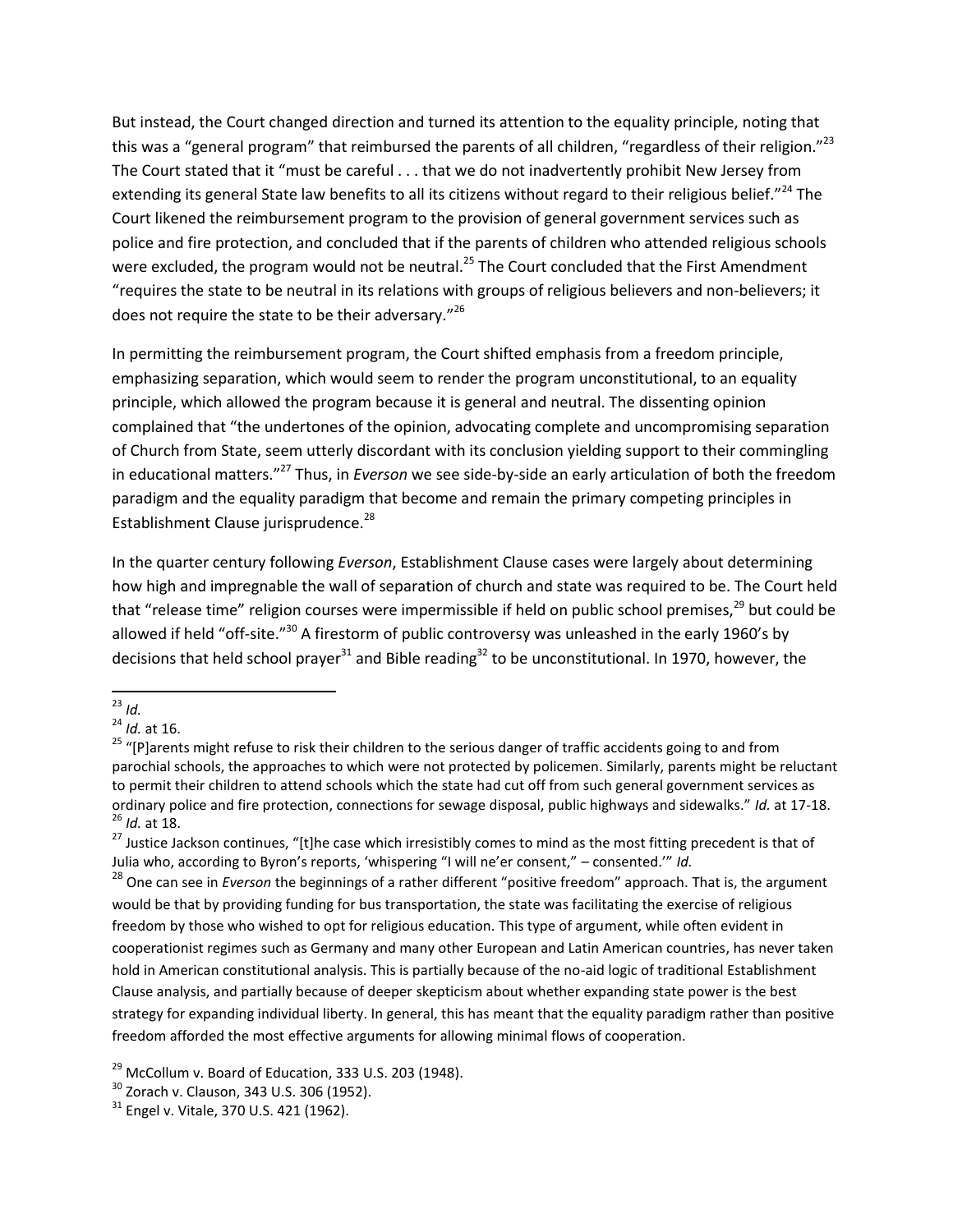Court held that the wall was not so high as to invalidate the deeply entrenched practices of allowing tax deductions and tax exemptions for religious organizations. $33$ 

#### 3. Separation and the *Lemon* Test

The Supreme Court wove the holdings of these cases together in the 1971 case *Lemon v. Kurtzman*<sup>34</sup> to formulate what has become known as the three-prong *Lemon* test for evaluating Establishment Clause violations. Under this test, in order to withstand Establishment Clause scrutiny, state action must have a secular purpose; second, it must have a primary effect that neither advances nor inhibits religion; and third, it may not create excessive entanglement between church and state. $35$ 

The *Lemon* test has often been criticized for its incoherence, and for the crazy-quilt pattern of results it has spawned.<sup>36</sup> But on reflection, this is a not-unexpected consequence of *Lemon*'s effort to fuse the freedom and equality paradigms into a single test. The anti-entanglement prong is clearly aimed at protecting freedom, $37$  as is that portion of the primary effect prong that focuses on "inhibiting" religion. Primary effects that "advance" religion, on the other hand, typically have more to do with privileging some or all religions, and in this sense they typically raise equality issues (although they may of course bring greater government regulation in tow). The secular purpose prong is more ambiguous, though it is at core a requirement of state neutrality, which reflects equality concerns in the main. In short, the problem at the core of the *Lemon* test is that it papers over the tension between equality and freedom paradigms.

In the 1970's and 1980's, the *Lemon* test was utilized to reach separationist outcomes in a wide variety of cases, especially in public schools, where the Court has invalidated moments of silence,<sup>38</sup> prayer at extra-curricular activities,  $39$  graduation prayer,  $40$  posting of the Ten Commandments,  $41$  many forms of

l

 $32$  Abington School Dist. v. Schempp, 374 U.S. 203 (1963).

<sup>&</sup>lt;sup>33</sup> Walz v. Tax Commission, 397 U.S. 664 (1970).

 $34$  403 U.S. 602 (1971).

<sup>35</sup> *Id.* at 612-13.

<sup>36</sup> *See, e.g.*, Wanda I. Otero-Ziegler, *The Remains of the Wall: From Everson v. Board of Education to Strout v. Albanese and Beyond*, 10 Temp. Pol. & Civ. Rights L. Rev. 207, 241 (2000); Michael W. McConnell & Richard A Posner, *An Economic Approach to Issues of Religious Freedom,* 56 U.Chi. L. Rev. 1, 25-26 (1989).

<sup>&</sup>lt;sup>37</sup> Avoidance of entanglement and the corresponding protection of religious autonomy has been a key factor in several Establishment Clause cases. *See, e.g.*, NLRB v. Catholic Bishop of Chicago, 440 U.S. 490 (1979)(holding that church-run schools were exempt from national law requiring schools to recognize labor unions in light of risks of excessive entanglement); Corporation of Presiding Bishop v. Amos, 483 U.S. 327, 345-46 (1987) (nonprofit religious organization allowed to engage in preferential hiring of believers in its sponsoring faith, and the exemption from employment discrimination laws that permitted this was justified on the grounds that it would "avoid the entanglement and the chill on religious expression that case-by-case determination would produce").

<sup>&</sup>lt;sup>38</sup> Wallace v. Jaffree, 472 U.S. 38 (1985).

<sup>39</sup> Santa Fe Indep. Sch. Dist. v. Doe, 530 U.S. 290 (2000).

<sup>40</sup> Lee v. Weisman, 505 U.S. 577 (1992).

 $41$  Stone v. Graham, 449 U.S. 39 (1980).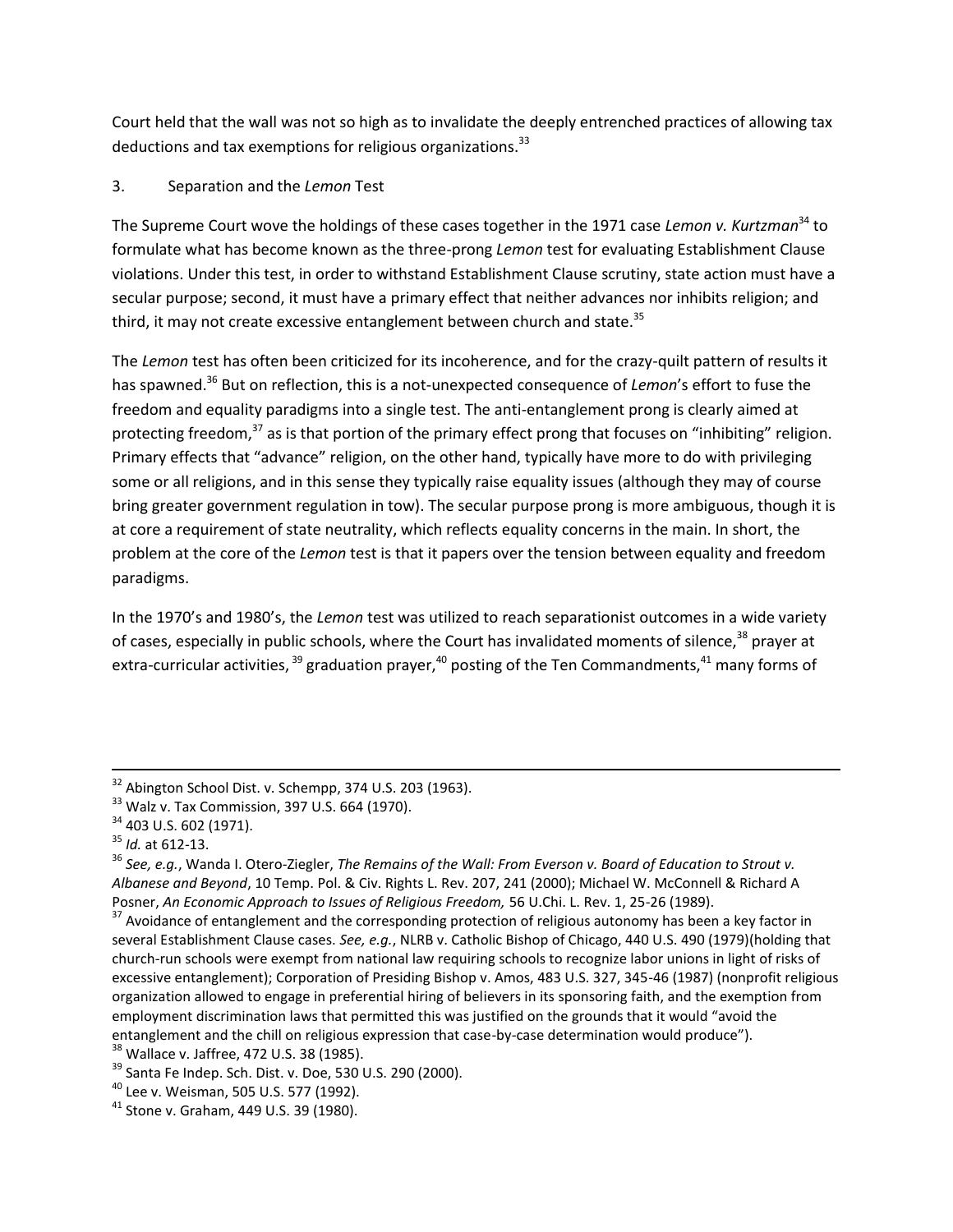government funding of private religious schools,  $42$  as well as to ban many displays of religious symbols on public property.<sup>43</sup>

- 4. Equality as the Dominant Interpretive Principle
	- a. Alternatives to the *Lemon* Test

In the years since *Lemon*, the power of the equality paradigm has become more and more evident. This has taken many forms. For example, many cases over the past quarter century have been willing to move away from strict separationist models and to allow various kinds of "accommodations" between religion and the state. Accommodationists argue that governmental aid to religious institutions is permitted as long as it is imparted in a nondiscriminatory fashion.<sup>44</sup> In this view, equal treatment and nondiscrimination are the primary Establishment Clause values. Accommodationists explicitly qualify or reject the wall of separation metaphor. Many of them would share Justice Jackson's view that Jefferson's "wall of separation" has become "as winding as the famous serpentine wall" he designed at the University of Virginia.<sup>45</sup> Dissenting in *Wallace v. Jaffree,* Chief Justice Rehnquist went further and wrote, "[t]he 'wall of separation between church and state' is a metaphor based on bad history, a metaphor which has proved useless as a guide to judging. It should be frankly and explicitly abandoned."<sup>46</sup> Accommodation is sympathetic with a degree of interplay and cooperation between church and state. Accommodationists emphasize nondiscrimination and neutrality, values which reflect a concern for equality among religious and secular viewpoints. This position has led to a number of decisions which have accorded greater flexibility with respect to tax exemption and deduction schemes,  $47$  grants to higher education institutions that are not pervasively religious,  $48$  funding for secular tasks at

l  $^{42}$  Levitt v. Committee for Public Education & Religious Liberty, 413 U.S. 472 (1973); School Dist. of Grand Rapids v. Ball, 473 U.S. 373 (1985); Aguilar v. Felton, 473 U.S. 402 (1985). As described below, the *Ball* and *Aguilar* cases were overruled in the late 1990's as part of the recent reformulation of Establishment Clause doctrine. See text accompany notes 74-79, *infra*.

 $^{43}$  Stone v. Graham, 449 U.S. 39 (1980); McCreary County v. ACLU, 2005 U.S. LEXIS 5211 (2005); Van Orden v. Perry, 2005 U.S. LEXIS 5215 (2005); Capitol Square Review & Advisory Bd. v. Pinette, 515 U.S. 753 (1995); Lynch v. Donnelly, 465 U.S. 668 (1984)

<sup>&</sup>lt;sup>44</sup> See Peter J. Weishaar, School Choice Vouchers and the Establishment Clause 58 Alb. L. Rev. 543, 545 (1994) ("The 'nonpreferential accommodationists' . . . claim that the religion clauses of the Constitution permit various forms of nonpreferential government support for religion. They argue that government may aid all religions, as long as it does not prefer one religion over another."). For a leading articulation of the accommodationist position, see Michael W. McConnell, *Accommodation of Religion*, 1985 Sup. Ct. Rev. 1.

<sup>45</sup> McCollum V. Board of Education, 333 U.S. 203, 238 (1948)(Jackson, J., concurring). *But see* Committee of Public Ed. and Religious Liberty v. Nyquist, 413 U.S. 756, 761 (1973)(Powell, J.) (rejecting the serpentine wall image and claiming that "the broad contours of our [Establishment Clause] inquiry are now well defined).

 $^{46}$  472 U.S. 38, 107 (1985) (Rehnquist, C.J., dissenting) (criticizing a decision that struck down a state statute authorizing a moment of silence in public schools).

 $47$  Mueller v. Allen, 463 U.S. 388 (1983)(upholding deductions for private school tuition).

<sup>&</sup>lt;sup>48</sup> Roemer v. Board of Pub. Works, 426 U.S. 736 (1976); Hunt v. McNair, 413 U.S. 734 (1973); Tilton v. Richardson, 403 U.S. 672 (1971).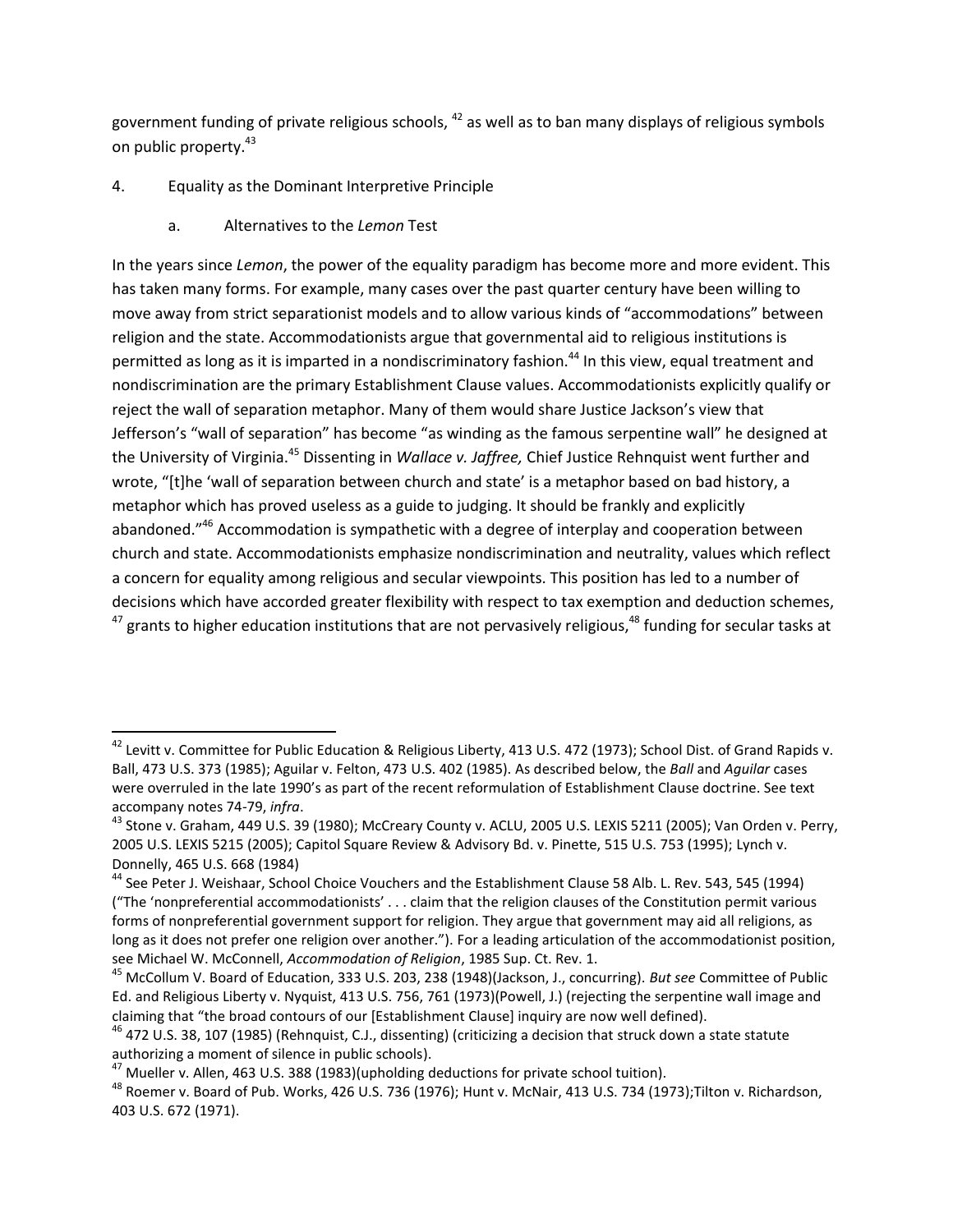religious institutions,<sup>49</sup> and granting religious organizations equal access to public facilities.<sup>50</sup> This accommodationist impulse has helped paved the way for revision of the *Lemon* test, as will be described below. $51$ 

Another significant development has been the emergence of the so-called "endorsement" approach to Establishment Clause analysis. In 1984, in a concurring opinion in *Lynch v. Donnelly,<sup>52</sup>* Justice O'Connor suggested an alternative to the *Lemon* test, which focused on whether state action impermissibly "endorsed" religion. In *Lynch*, the Court upheld a city-owned holiday display that included a nativity scene, but also included depictions of Santa Claus, reindeer, and other Christmas figures. While the majority applied the *Lemon* test, and held that the display did not have the purpose or effect of advancing religion, Justice O'Connor applied her new test, focusing upon whether the government action, in purpose and effect, communicates a message of "endorsement or disapproval of religion."<sup>53</sup> An endorsement, in her view, "sends a message to nonadherents that they are outsiders, not full members of the political community, and an accompanying message to adherents that they are insiders, favored members of the political community."<sup>54</sup>

In shifting the focus of enquiry to endorsement, Justice O'Connor subtly shifted the focus of the *Lemon* test from freedom to equality. The endorsement approach emphasizes the equalitarian dimension of the first two prongs of the *Lemon* test by narrowing the issue from whether there is a secular purpose and a primary effect that advances religion to the narrower question of endorsement. The latter pays more attention to issues of discrimination and lays stress on whether there is state preference for or identification with religion. Moreover, by ignoring *Lemon*'s "entanglement" prong and the "inhibits religion" half of the primary effect prong, the endorsement test jettisoned those aspects of the *Lemon* test most attuned to the freedom paradigm. The endorsement test has attracted increasing support over time, with a majority of the Court applying it in cases involving holiday season symbols*<sup>55</sup>* and prayers at high school sports events.*<sup>56</sup>* Not altogether unsurprisingly, it has seemed more relevant in religious symbol cases than in those involving financial aid in religious settings.

In general, as the Court's use of the tests it has crafted for Establishment Clause analysis has seemed uneven and unpredictable.<sup>57</sup> Sometimes it has ignored such tests altogether. Thus, in *Marsh v. Chambers*, <sup>58</sup> the court sustained legislative prayer by a paid chaplain on the grounds that the 1791

<sup>&</sup>lt;sup>49</sup> Committee for Pub. Educ. & Religious Liberty v. Regan, 444 U.S. 646 (1980) (upholding state payments for costs of administrative and recordkeeping costs associated with state-required tests); Wolman v. Walter, 433 U.S. 229 (1977)(upholding state-administered tests rendered off-site for private school students).

<sup>50</sup> Board of Educ. v. Mergens, 496 U.S. 226 (1990)(sustaining Equal Access Act, 20 U.S.C. §§ 4071-74); Rosenberger v. Rector & Visitors of the Univ. of Va., 115 S. Ct. 2510 (1995); Lamb's Chapel v. Center Moriches Union Free Sch. Dist., 508 U.S. 384 (1993).

<sup>51</sup> *See* text accompanying notes 74-79, *infra*.

 $52$  456 U.S. 668 (1984) (O'Connor, J., concurring).

<sup>53</sup> *Id.* at 688.

<sup>54</sup> *Id*.

<sup>&</sup>lt;sup>55</sup> County of Allegheny v. American Civil Liberties Union, 492 U.S. 573 (1989).

<sup>&</sup>lt;sup>56</sup> Santa Fe Independent School Dist. v. Doe, 530 U.S. 290 (2000).

<sup>57</sup> *See, e.g.*, Van Orden v. Perry, 125 S.Ct. 2854, 2860-61 (2005).

<sup>58</sup> 463 U.S. 783 (1983).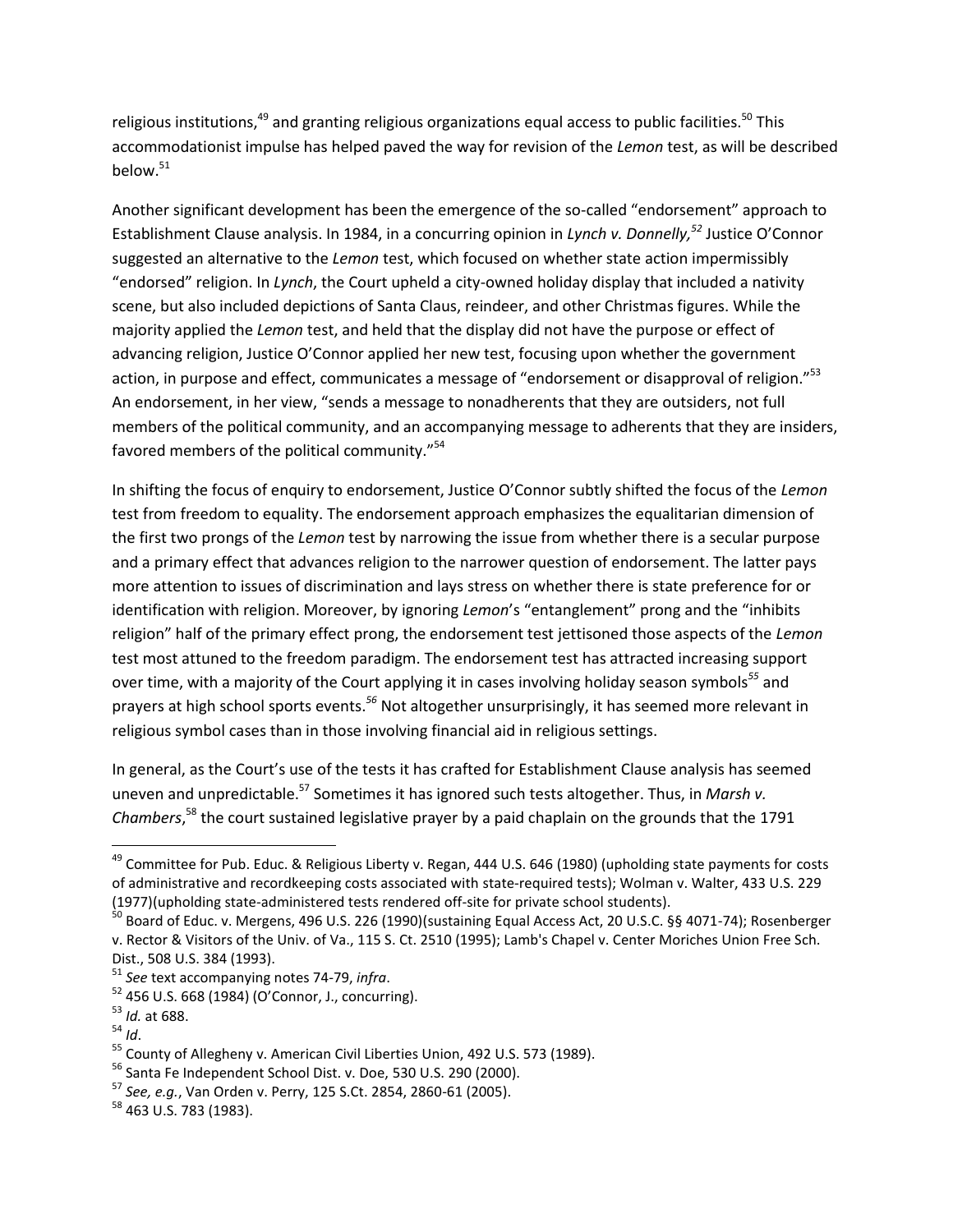Congress that adopted the First Amendment engaged in the same practice. In other cases it invokes *Lemon* as if there had never been a question of its applicability. For its critics, the *Lemon* test has been a recurring nightmare: "[I]ike some ghoul in a late-night horror movie that repeatedly sits up in its grave and shuffles abroad, after being repeatedly killed and buried  $\ldots$ ."<sup>59</sup> In still other cases, the endorsement test bears the burden of analysis. Despite the zig-zag quality of the resulting case law, the general trend has been toward giving greater weight to equalitarian concerns.

### b. Restructuring *Lemon*: Recent Aid Cases

In recent years, the two primary areas of controversy involving the Establishment Clause have been first, the presence of religious speech and symbols in public places, and second, government funding that indirectly benefits religious bodies. On their face, the trend in each of these areas appears to be moving in opposite directions. With respect to public religious expression, religion appears to be losing ground, as reflected in recent Supreme Court decisions prohibiting prayer before football games<sup>60</sup> and at graduation ceremonies, $61$  a Court of Appeals decision holding that the words "under God" in the Pledge of Allegiance violate the Establishment Clause,<sup>62</sup> and in the recent cases involving public displays of the Ten Commandments.<sup>63</sup>

On the other hand, in cases involving the extent to which public funds can be used in ways that indirectly benefit religion, religion appears to be gaining ground. Whereas in earlier state aid cases decided under the *Lemon* test, aid was restricted to separable secular functions, <sup>64</sup> new cases began to emphasize neutrality and equal treatment between religious and non-religious uses. Thus in 1986, in Witters v. Washington Dep't of Services for the Blind,<sup>65</sup> the Supreme Court held that the Establishment Clause did not prohibit the state from providing aid to a blind student eligible for academic support just because he proposed to use this aid to study for the ministry at a Christian Bible college. A series of

 $\overline{\phantom{a}}$ <sup>59</sup> Lamb's Chapel v. Center Moriches Union Free Sch. Dist., 508 U.S. 384, 398-99 (1993)(Scalia, J., concurring).

<sup>60</sup> Santa Fe Independent School District v. Doe, 530 U.S. 290 (2000)

<sup>61</sup> Lee v. Weisman, 505 U.S. 577 (1992)

 $62$  Newdow v. United States Cong., 292 F.3d 597 (9th Cir., 2002). This case reached the Supreme Court in Elk Grove Unified School Dist. v. Newdow, 542 U.S. 1 (2004), but the Supreme Court did not reach the merits of the case, holding instead that the Appellate Court's ruling had to be reversed, because the father who brought suit was not the primary custodial parent of the child supposedly offended by the pledge of allegiance practice, and he therefore lacked standing to bring the case.

<sup>&</sup>lt;sup>63</sup> McCreary County v. ACLU, 2005 U.S. LEXIS 5211 (2005) (ruling unconstitutional courthouse displays of Ten Commandments on grounds that there was no legitimate secular purpose for displaying them and that the displays violated the neutrality principle); Van Orden v. Perry, 2005 U.S. LEXIS 5215 (2005) (permitting stone Ten Commandments display on grounds that the display is a passive acknowledgement of the historical role religion has played in American life and not an active endorsement of religion).

<sup>64</sup> *See, e.g.*, Committee for Pub. Educ. & Religious Liberty v. Regan, 444 U.S. 646 (1980) (upholding state payments for costs of administrative and recordkeeping costs associated with state-required tests); Wolman v. Walter, 433 U.S. 229 (1977)(upholding state-administered tests in private schools).

<sup>&</sup>lt;sup>65</sup> 474 U.S. 481 (1986).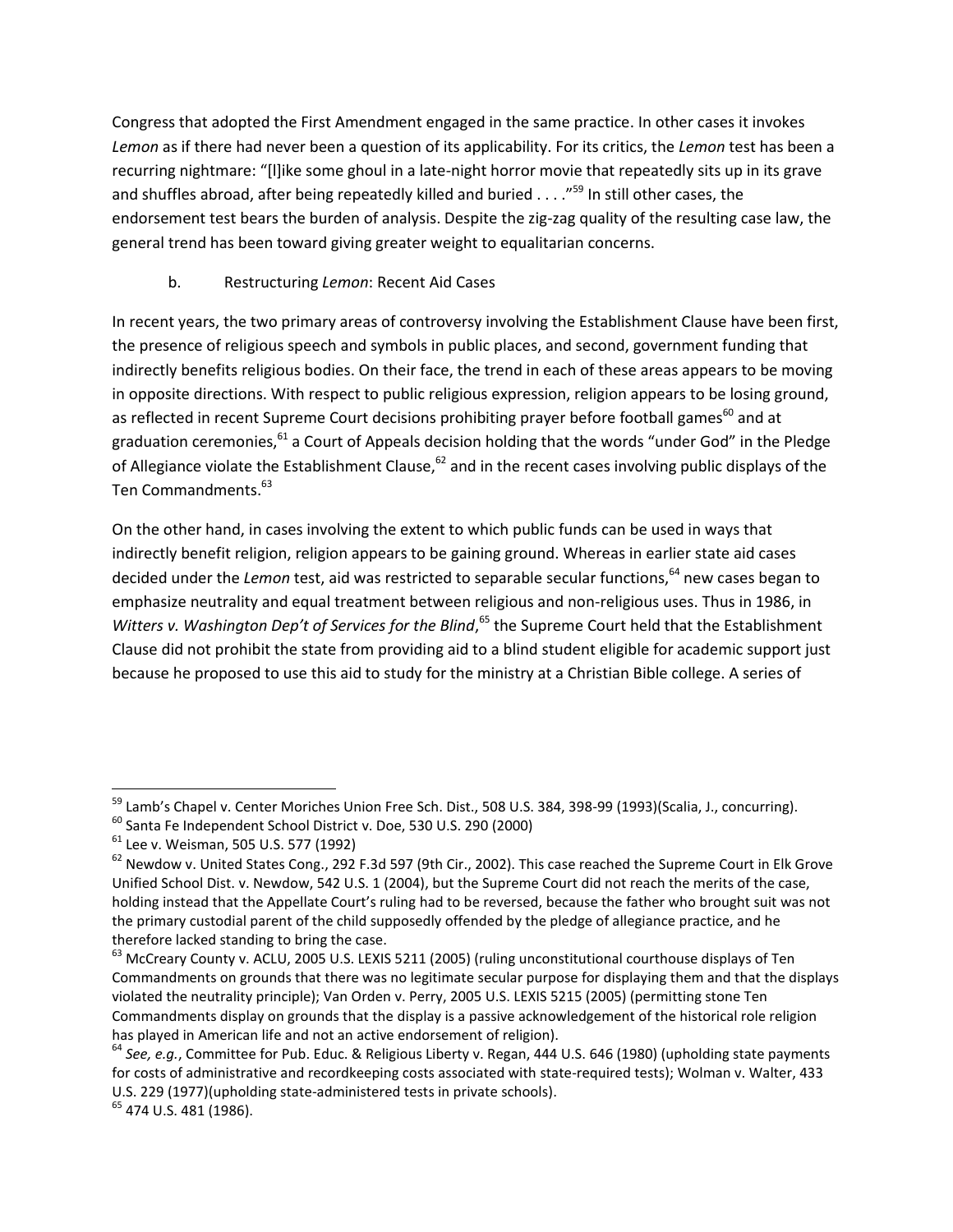further cases began chipping away at what had been an ironclad rule against direct subsidies to religious groups.<sup>66</sup>

This culminated in 1997 in a major revamping of the *Lemon* test. The vehicle for this revision was the case of *Agostini v. Felton.<sup>67</sup>* In that case, the Supreme Court reconsidered its earlier decision in *Aguilar v. Felton,<sup>68</sup>* which had invalidated on Establishment Clause grounds a federal aid program that involved sending public school teachers and employees into religiously affiliated schools to provide remedial instruction and other specialized secular services. The bureaucratic structures developed to respect the "wall of separation" had proven to be costly and inefficient, and the religious schools continued to have a particularly effective track record in dealing with the economically deprived students the federal program was designed to benefit. More significantly, the series of cases that found that rigid application of the "no aid" principle discriminated against religious groups had undermined some of the premises on which the *Lemon* test was based.

Accordingly, the Court, revised its approach to Establishment Clause jurisprudence by reinterpreting the secular purpose and primary effect tests, and folding "entanglement" analysis back into the primary effect test.<sup>69</sup> That is, in assessing a potential Establishment Clause violation, it continued to invoke the first two prongs of the *Lemon* test by assessing (1) whether the state action in question has the *purpose* of advancing or inhibiting religion (or whether, on the contrary, its purpose is secular), and (2) whether the state action has the *effect* of advancing or inhibiting religion. However, the Court concluded that the criteria for assessing impermissible effect had changed. No longer would the Court presume "that the placement of public employees on parochial school grounds inevitably results in the impermissible effect of state-sponsored indoctrination or constitutes a symbolic union between government and religion."<sup>70</sup> Since it was this presumption that had forced the erection of a bureaucratic wall of separation in *Aguilar*, the change in criteria allowed the wall to come down.

With respect to entanglement, the Court took the position that since "the factors we use to assess whether an entanglement is "excessive" are similar to the factors we use to examine 'effect,"<sup>71</sup> entanglement analysis could be recombined with effect analysis. Not surprisingly, since Justice O'Connor wrote the opinion for the Court, the effect of this reinterpretation of the *Lemon* test was to make it coincide much more closely with Justice O'Connor's endorsement test. Entanglement, with its freedom component is deemphasized. Individual choice remains relevant only in assuring that government aid does not have the effect of inculcating and thus advancing religion.<sup>72</sup> Government aid that steers choice,

 $\overline{a}$ 

<sup>&</sup>lt;sup>66</sup> See, e.g., Zobrest v. Catalina Foothills School District, 509 U.S. 1 (1993) (federal assistance to disabled students could be used to pay for a sign language interpreter for a deaf student at a private religious high school without violating Establishment Clause); Rosenberger v. Rector of Univ. of Virginia, 515 U.S. 819 (1995) (Establishment Clause does not prohibit a state university from providing financial assistance magazine published by a Christian student group when such assistance was being provided to a wide array of student publications).

<sup>67</sup> 521 U.S. 203 (1997). <sup>68</sup> 473 U.S. 402 (1985).

<sup>69</sup> *Id.* 521 U.S. at 203-235.

<sup>70</sup> *Id.* at 203.

<sup>71</sup> *Id.* at 232.

<sup>72</sup> *Id.* at 225-26.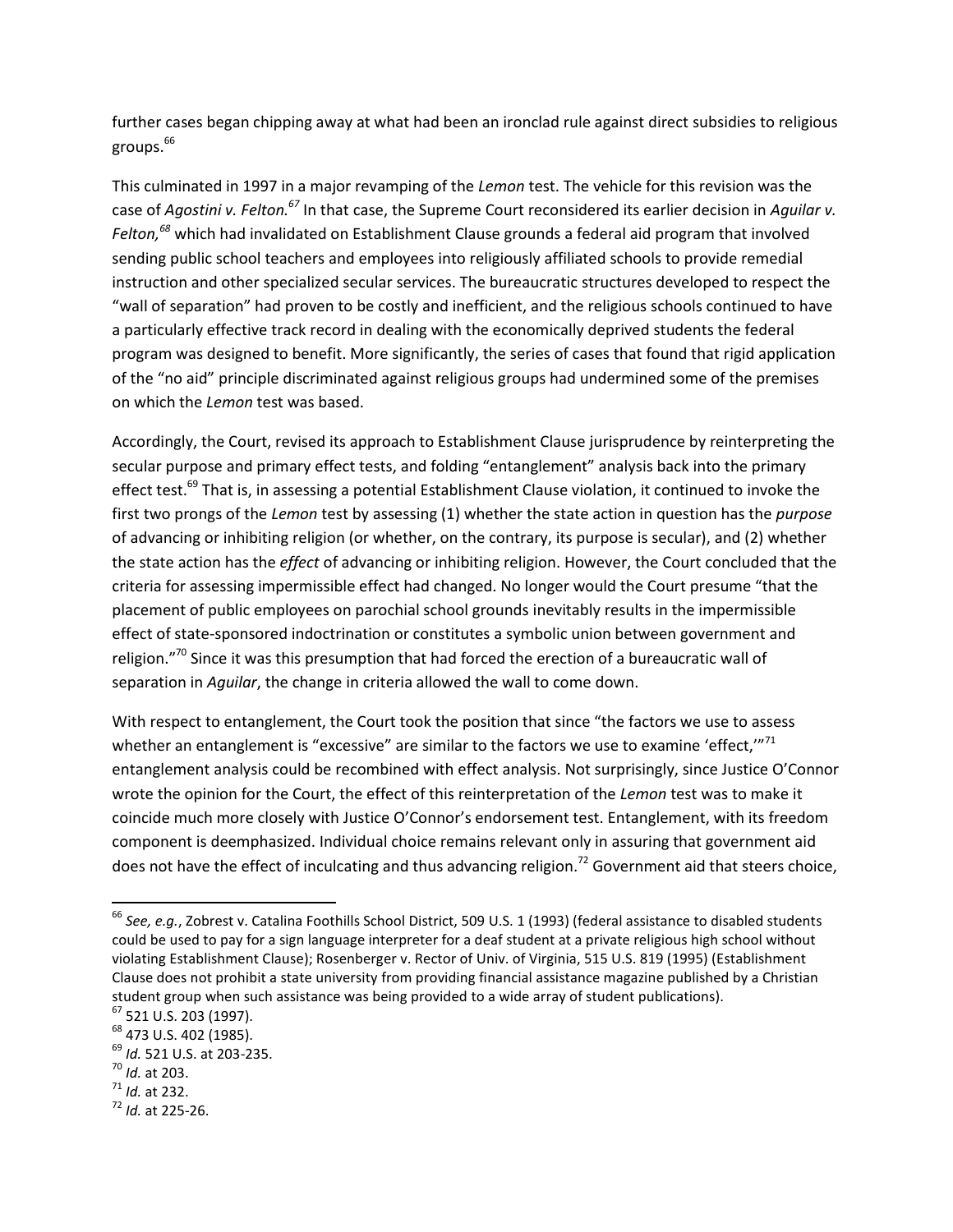through incentives or other forms of endorsement is impermissible; aid channeled to religious schools or other religious entities by voluntary choice is permissible. But freedom in this picture is overshadowed by the fundamental equalitarian step: the state may not discriminate among programs it funds merely because some are carried out by religious groups.

*Agostini* paved the way for a number of further decisions that appear to widen the doors open to cooperation between the state and religion. *Mitchell v. Helms<sup>73</sup>* applied the *Agostini* precedent to reverse the earlier Establishment Clause ban on a federal program that loaned secular instructional materials and equipment to religious schools. Then, in a landmark 2002 case, *Zelman v. Simmons-Harris*, the Court upheld a program involving vouchers from the government that parents could use to pay for their children's educations, including at religious schools.<sup>74</sup> In a 5-4 decision, the Court upheld the argument on the basis that religious schools were afforded treatment no less favorable than nonsectarian schools, and based on the fact that the program reflected private choice and was permissible. Like *Agostini*, *Zelman* involved unique needs in an economically distressed environment, but it appears to point to a channel through which massive public financial cooperation could be steered from government via private choice to religious institutions. Only time will tell the extent to which state legislatures will attempt to pursue this option.

Today, the question remains somewhat unsettled whether the same rationale will be applied to permit "faith based initiative" programs. But there are indicators pointing in this direction. In 2003, for example, the Seventh Circuit Court of Appeals permitted a pervasively Christian halfway house to serve as a rehabilitation center under a state prison-parole program.<sup>75</sup> More generally, the Supreme Court's increased concern with prevention of discrimination against religious service providers in the allocation of government support, as signaled by Justice O'Connor's reformulation of the *Lemon* test, has led to a dramatic increase in public funding of religiously affiliated organizations that provide social services. In 2004 the federal government granted 1968 grants to faith-based organizations totaling over \$1.3 billion. Compared with 2003 this marks a 20% increase in grants given and a 14% increase in total spending.<sup>76</sup>

c. Religious Symbols

Shifting from funding to religious symbol cases, the latest decisions involve cases about displays of the Ten Commandments in public settings. These cases provide a glimpse of the structure of Establishment Clause argumentation in its latest iteration. Like the various faces of the Necker Cube, the ascendancy of one paradigm seldom means the total eclipse of another. In fact, one sees the paradigms of liberty and equality playing off against each other in judicial disagreements about contested issues.

<sup>73</sup> 530 U.S. 793 (2000).

<sup>&</sup>lt;sup>74</sup> Zelman v. Simmons-Harris, 536 U.S. 639 (2002) (emphasizing neutrality in upholding vouchers that could be used at either public or private schools, including religious schools, on the grounds that this was a program of private choice under which the flow of funds to religious schools is "attributable to the individual recipient, not to the government, whose role ends with the disbursement of benefits).

<sup>&</sup>lt;sup>75</sup> Freedom from Religion Foundation v. McCallum, 324 F.3d 880 (7th Cir. 2003).

<sup>76</sup> White House Office of Faith-Based and Community Initiatives, *Grants to Faith-Based Organizations Fiscal Year 2004*, (March 1, 2005), *at* http://www.whitehouse.gov/government/fbci/final-report.pdf.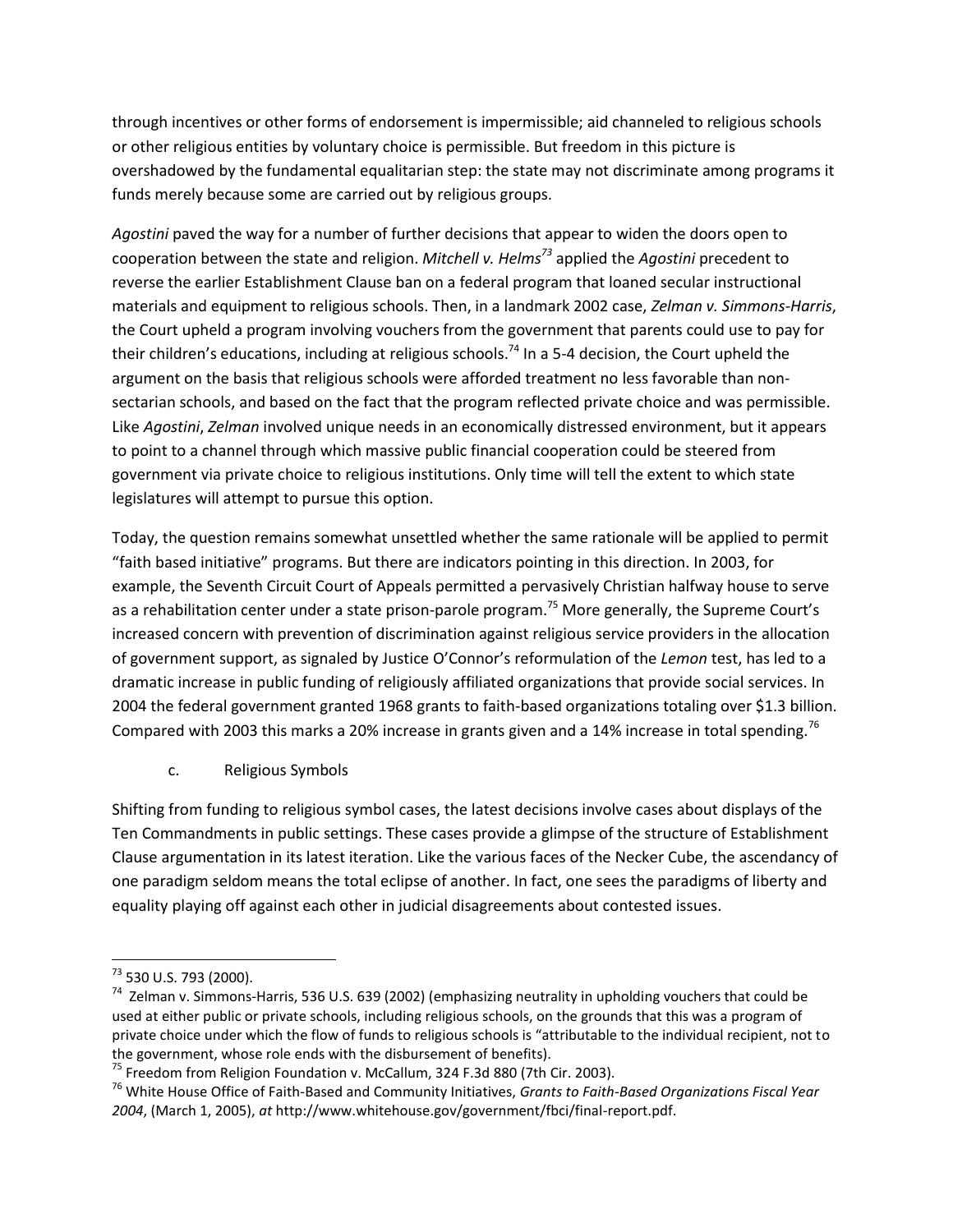The Supreme Court decided the cases in question in June, 2005. The cases involved public displays of the Ten Commandments from different parts of the United States. An older display from Texas was held to be permissible in *Van Orden v. Perry*. <sup>77</sup> In this case, involving a large stone display of the Ten Commandments on the state capitol grounds in Texas, the Court ruled 5-4 that the display did not violate the Establishment Clause, emphasizing that the display was one among many other statues and monuments in a park-like setting, that the display had been donated by a private group, and that it had been in place for over 40 years without causing controversy.<sup>78</sup> In contrast, in *McCreary County v. ACLU,* <sup>79</sup> the Court reached the opposite conclusion in another 5-4 decision, holding that Ten Commandment displays in two Kentucky courthouses violated the Establishment Clause, on the grounds that the displays had the non-neutral purpose of promoting one religious viewpoint over others.

The key difference in the two outcomes was the vote of Justice Breyer, who concurred in the respective results but not the reasoning of the respective majority opinions. Justice Breyer criticized the view espoused by the justices who thought the displays violated Establishment Clause principles according to which "neutrality" was the proper standard. He was not opposed to neutrality; he just thought it did not constitute a workable judicial standard. In his view,

Where the Establishment Clause is at issue, tests designed to measure "neutrality" alone are insufficient, both because it is sometimes difficult to determine when a legal rule is "neutral," and because "untutored devotion to the concept of neutrality can lead to invocation or approval or results which partake not simply of that noninterference and noninvolvement with the religious which the Constitution commands, but of a brooding and pervasive devotion to the secular and a passive, or even active, hostility to the religious."<sup>80</sup>

The key factor for Justice Breyer was not an illusory or generalized ideal of neutrality, but a contextsensitive legal judgment based on a variety of factors, including assuring the fullest possible scope of religious liberty and tolerance, demonstrating secularity of purpose, and avoiding divisiveness.<sup>81</sup> The long undisturbed history of the Texas display helped distinguish it from the more politicized efforts to introduce new displays in Kentucky. In effect, Justice Breyer's practical and contextual approach protected countless older memorials from sandblasting or removal, but made it very difficult for newer, politically motivated memorials to survive Establishment Clause scrutiny.

While the Breyer opinion was outcome determinative, the other opinions in the two cases are more helpful in laying bare the core disagreements between different members of the Court. Thus, the antidisplay plurality in *McCreary* (the dissent in *Van Orden*) emphasizes the concept of neutrality and concludes that neither the Kentucky nor the Texas displays are neutral. For example, Justice Souter

 $\overline{a}$ 

<sup>77</sup> Van Orden v. Perry, 125 S.Ct. 2854 (2005)

<sup>78</sup> *Id.*

<sup>&</sup>lt;sup>79</sup> McCreary County v. ACLU, 125 S. Ct. 2722 (2005)

<sup>80</sup> 125 S.Ct. 2854, 2868 (2005) (Breyer, J., concurring), *quoting* Abington School Dist. v. Schempp, 374 U.S. 203, 306 (1963)).

<sup>81</sup> *Id.* at 2868.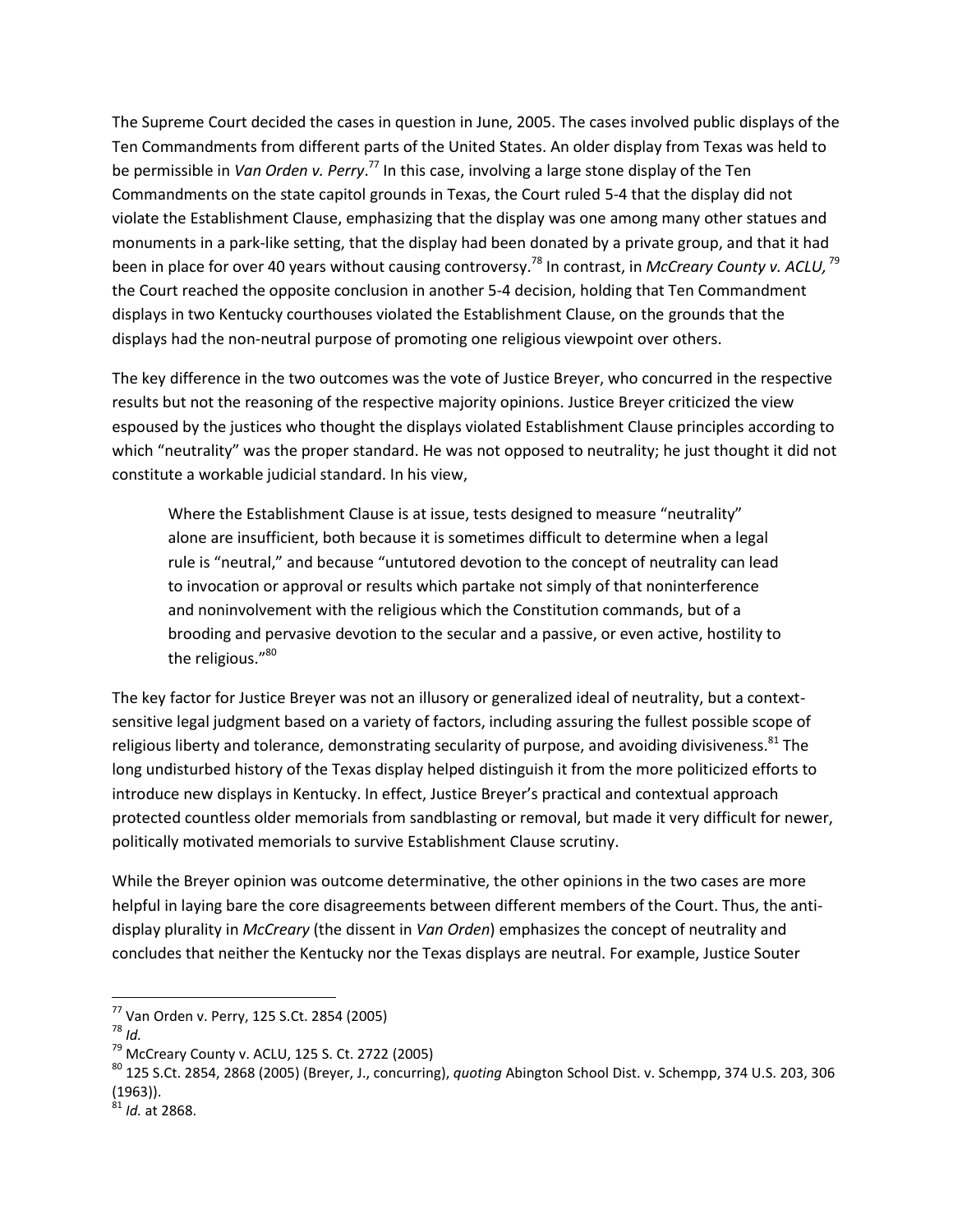begins his dissent in *Van Orden* by noting that "although the First Amendment's Religion Clauses have not been read to mandate absolute governmental neutrality toward religion, the Establishment Clause requires neutrality as a general rule.  $\ldots$ <sup>82</sup> Justice Souter then concludes that, "A governmental display of an obviously religious text cannot be squared with neutrality, except in a setting that plausibly indicates that the statement is not placed in view with a predominant purpose on the part of government either to adopt the religious message or to urge its acceptance by others."<sup>83</sup> Similarly, Justice Stevens concludes that the Texas monument is an endorsement of religion and is "flatly inconsistent" with "this Nation's resolute commitment to neutrality with respect to religion."<sup>84</sup> The paradigm of equality could not be more evident.

In contrast, the pro-display plurality opinion in *Van Orden* disclaimed the usefulness of the *Lemon* test in dealing with a passive monument,<sup>85</sup> and instead said that analysis should be driven by the monument's nature and the Nation's history.<sup>86</sup> It cited the country's 200-year history of official acknowledgement by the government of religion's role in American life, and concluded that the Texas display is typical of such acknowledgments.<sup>87</sup> The Court emphasized that the Texas display was no more prominent than numerous other non-religious displays.<sup>88</sup>

By emphasizing traditional practice, the plurality in effect identified with the older freedom paradigm approach. By emphasizing the "rich American tradition of religious acknowledgements,"<sup>89</sup> the plurality implicitly differentiated the Texas display from impermissible endorsement of religion, thereby opening public space for certain types of religious displays.

The freedom paradigm is even more evident in concurrences by the more conservative justices on the Court. Justice Scalia, joined by Justices Rehnquist and Thomas, argues vigorously on the basis of historical tradition that the Establishment Clause has not required strict neutrality when it comes to favoring religion over nonreligion, or traditional monotheism over other views.<sup>90</sup>, a requirement of "neutrality between . . . religion and nonreligion. In his view, the original meaning of "establishment" was understood "necessarily [to] involve actual legal coercion."<sup>91</sup> In this more conservative view, an impermissible establishment occurs only when state action coerces religious orthodoxy or practice. A display whose maximal impact was to offend those walking by would not violate the Establishment Clause as viewed through the freedom-based conceptual filter.

 $\overline{a}$ 

- <sup>84</sup> *Id.* at 2877.
- <sup>85</sup> *Id.* at 2861.
- <sup>86</sup> *Id.*

- <sup>88</sup> *Id.* at 2862-63.
- <sup>89</sup> *Id.* at 2863.

 $90$  McCreary County v. ACLU, 125 S.Ct. 2722, 2750-53 (2005) (Scalia, J., dissenting).

<sup>91</sup> *Id.* at 2865, *citing* Elk Grove Unified School Dist. v. Newdow, 542 U.S. 1, 52 (2005) (Thomas, J., concurring in the judgment); Lee v. Weisman, 505 U.S. 577, 640 (1992) (Scalia, J., dissenting).

<sup>82</sup> *Id.* at 2892.

 $^{83}$  *Id.* .

<sup>87</sup> *Id.* at 2861-62.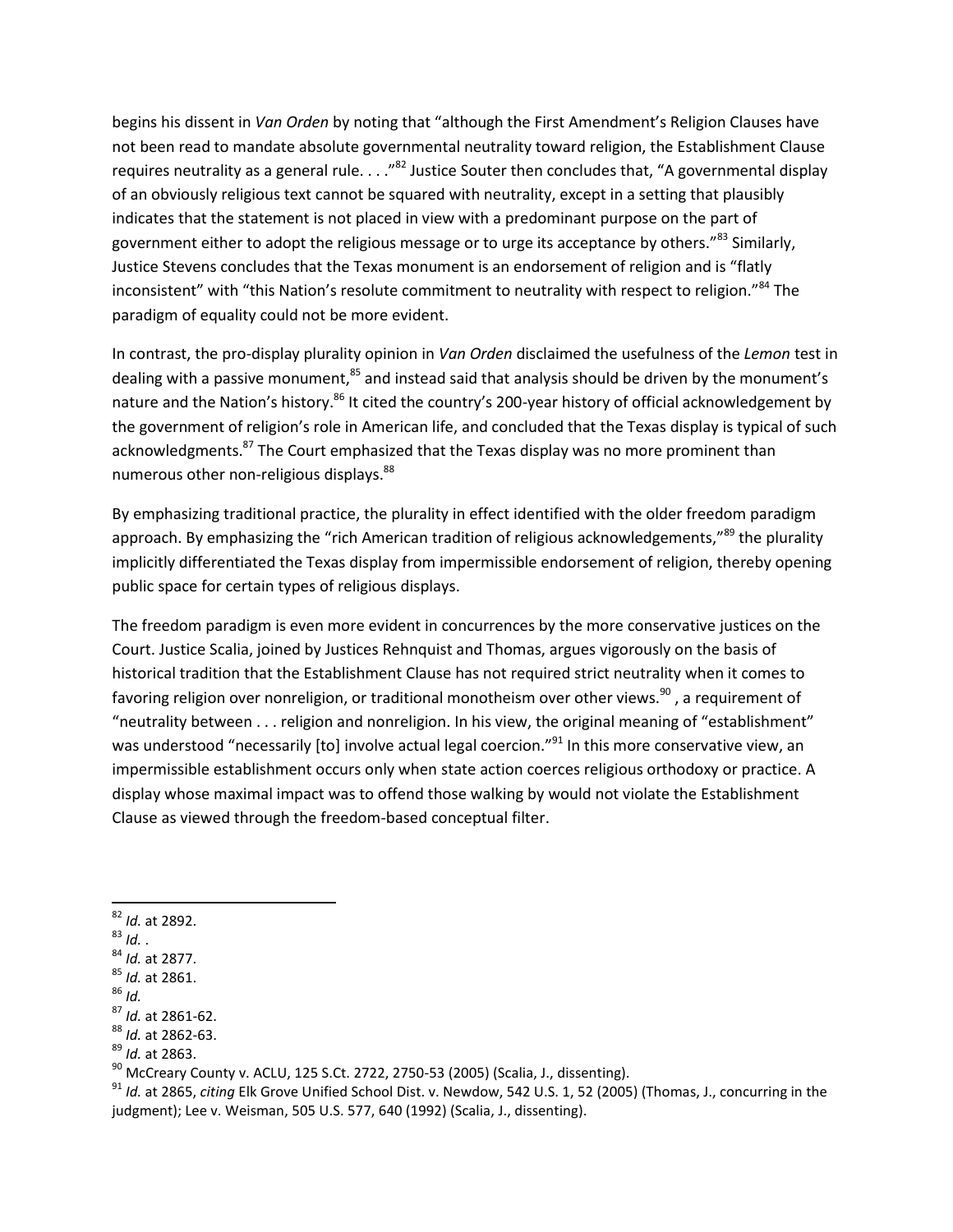Justice O'Connor's concurring opinion is also noteworthy. In one of her last opinions before retiring from the Court, and after a career in which she often turned to principles of neutrality and endorsement in Establishment Clause cases, Justice O'Connor departed the Court with a ringing endorsement of the concepts of freedom and liberty, which in her case entailed votes against both the Texas and Kentucky Ten Commandments displays.

The First Amendment expresses our Nation's *fundamental commitment to religious liberty* by means of two provisions – one protecting the *free exercise of religion*, the other barring establishment of religion. They were written by the descendents of people who had come to this land precisely so that they could *practice their religion freely*. Together with the other First Amendment guarantees – of *free* speech, a *free* press, and the rights to assemble and petition – the Religion Clauses were *designed to safeguard the freedom* of conscience and belief that those immigrants had sought. They embody an idea that was once considered radical: *Free people are entitled to free and diverse thoughts*, which government ought neither to constrain nor direct.

Reasonable minds can disagree about how to apply the Religion Clauses in a given case. But the goal of the Clauses is clear: to carry out the Founders' plan of *preserving religious liberty* to the fullest extent possible in a pluralistic society. (emphasis added)

It may seem paradoxical that after two decades of favoring an equalitarian paradigm in analyzing Establishment Clause cases, Justice O'Connor sounded a resounding endorsement of freedom as the first principle in the interpretation of the religion clauses in her farewell Establishment Clause decision.

#### 4. The Establishment Clause in Retrospect

Looking back over Establishment Clause developments, a few concluding points are in order. First, while the trends with respect to public religiosity and public funding of religion seem to be going in different directions, in reality both trends illustrate the ascendance of the equality paradigm. When religion is excluded from public life, it is done largely in the name of equality and neutrality, to avoid the impermissible purpose or effect of endorsing or promoting a particular religious viewpoint. Similarly, recent cases eroding the "no aid" principle have justified major flows of public funding to religious organizations through programs involving vouchers, scholarship programs, or other social service programs on the grounds that excluding religious organizations or schools would discriminate against them vis-à-vis secular service organizations, and equality forbids such discrimination.

Part of the explanation of the shifting understanding of the Establishment Clause has to do with transformation of the background institutions of state and society. In the early republic, when the scale of government institutions was small and government services were limited, baseline social expectations from government were limited. In the founding era, it was widely assumed that the best way to promote freedom was to impose sharp constraints on governmental power. As the size of the state has expanded, the benchmarks against which citizens measure equal treatment have changed. For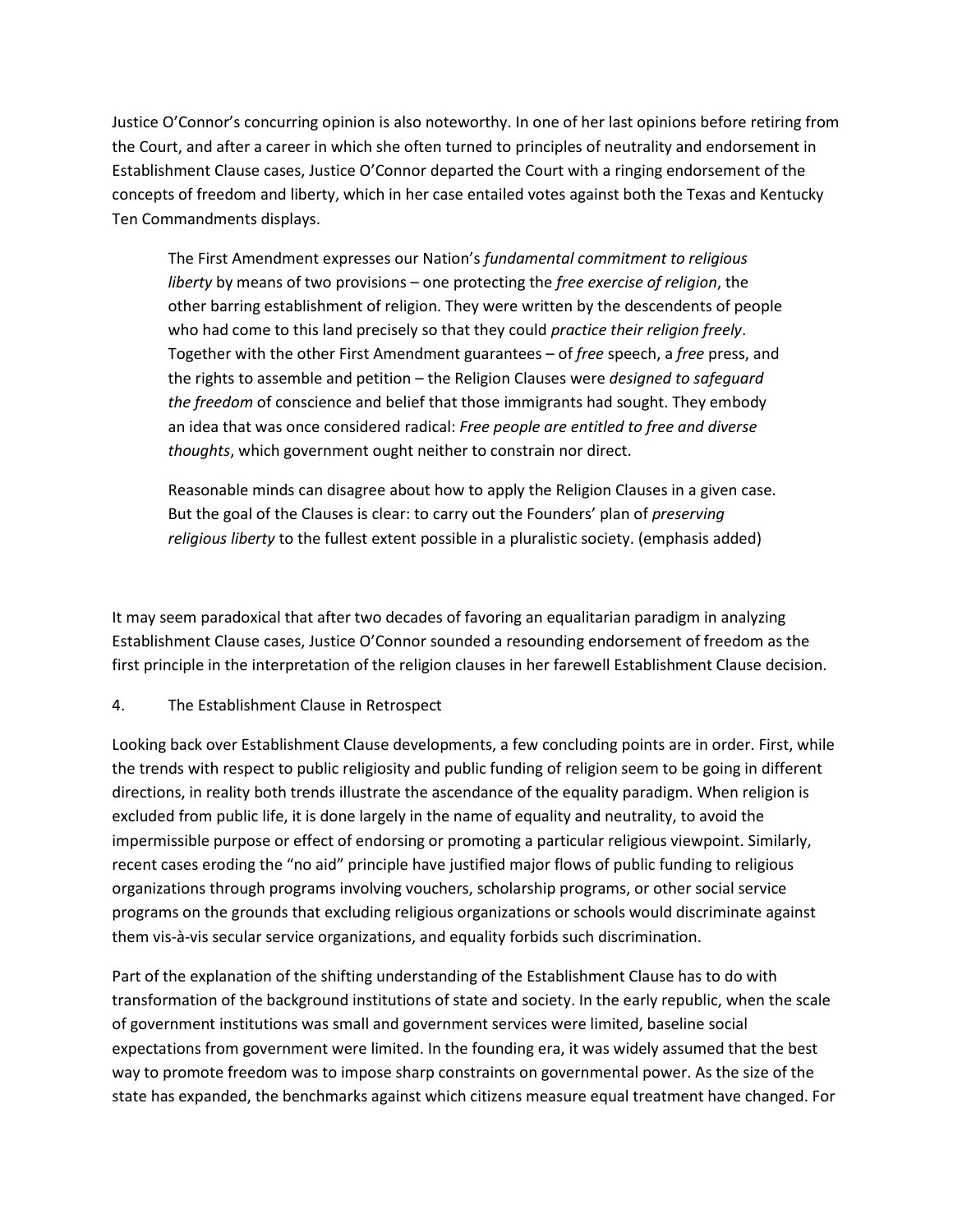example, now we assume that the state will provide public education. Refusal to aid the private educational sector, which in an earlier day would have seemed completely normal, increasingly looks like discrimination against those who for reasons of conscience support the public schools through taxation and their private school through tuition. If the state provides assistance to the deaf and blind, it now appears discriminatory to preclude them from using this assistance at religious schools. Similar arguments can be made across the entire domain of faith-based initiatives. In an earlier day, a "no aid to religion" policy would have simultaneously averted state entanglement and provided equal treatment. In a world in which state supported social programs are the norm, denial of access to funding increasingly seems hostile rather than neutral.

Thus, while in the early years of the American Republic, public expressions of religious sentiment were widespread and largely uncontested as a reflection of religious freedom, and public funding of religion was one of the primary evils that the Establishment Clause was meant to prohibit, today there has been a substantial reversal. Equality has replaced freedom as the dominant interpretive value, and in the effort to treat everyone equally, the wall of separation has been significantly eroded. This is not to say that the reinterpreted Establishment Clause allows anything like the level of cooperation in the form of direct subsidies to religion that are common in Europe. But it does recognize that there has been considerable equality-driven convergence toward European models. Religious viewpoints that are not shared by everyone are often suppressed in public settings because of fears of endorsement and unequal treatment, and public funding that benefits religion is allowed on a scale that would have been unimaginable even a generation ago. Both of these trends reflect the rise of the equality paradigm.

There is some irony in these developments. Politically, one would have expected the pressure for greater equality to come from the left, since in American society, it is typically the left-leaning politicians who emphasize equalitarian arguments. Yet pressure for greater cooperation with religion has and continues to come in significant measure from the religious and political right. This is matched by political alignments on the Supreme Court. The new equalitarian arguments often come from the more conservative Justices. It is as though the right has appropriated the rhetoric of equality and turned it against the left. Though the left tends to oppose the cooperationist results, it is hard-pressed to deny the equalitarian arguments that the right has begun to deploy. This paradoxical situation is one further evidence of the ascendancy of the paradigm of equality: even those who favor the paradigm of freedom as a matter of substance find themselves invoking the paradigm of equality as a matter of argumentative strategy.

#### B. Freedom and Equality in U.S. Free Exercise Jurisprudence

The history of the interpretation of the meaning of the Free Exercise Clause reflects a similar move from viewing freedom as the dominant value at stake, to viewing Free Exercise in a way that emphasizes equality. If anything, the move towards an equalitarian paradigm is even more striking than in the Establishment Clause context. This is all the more remarkable because on its face the *Free* Exercise Clause announces itself as concerned with freedom. Thus, it is nothing short of remarkable, if not alarming, that the Free Exercise Clause has come to be viewed by the Supreme Court primarily as an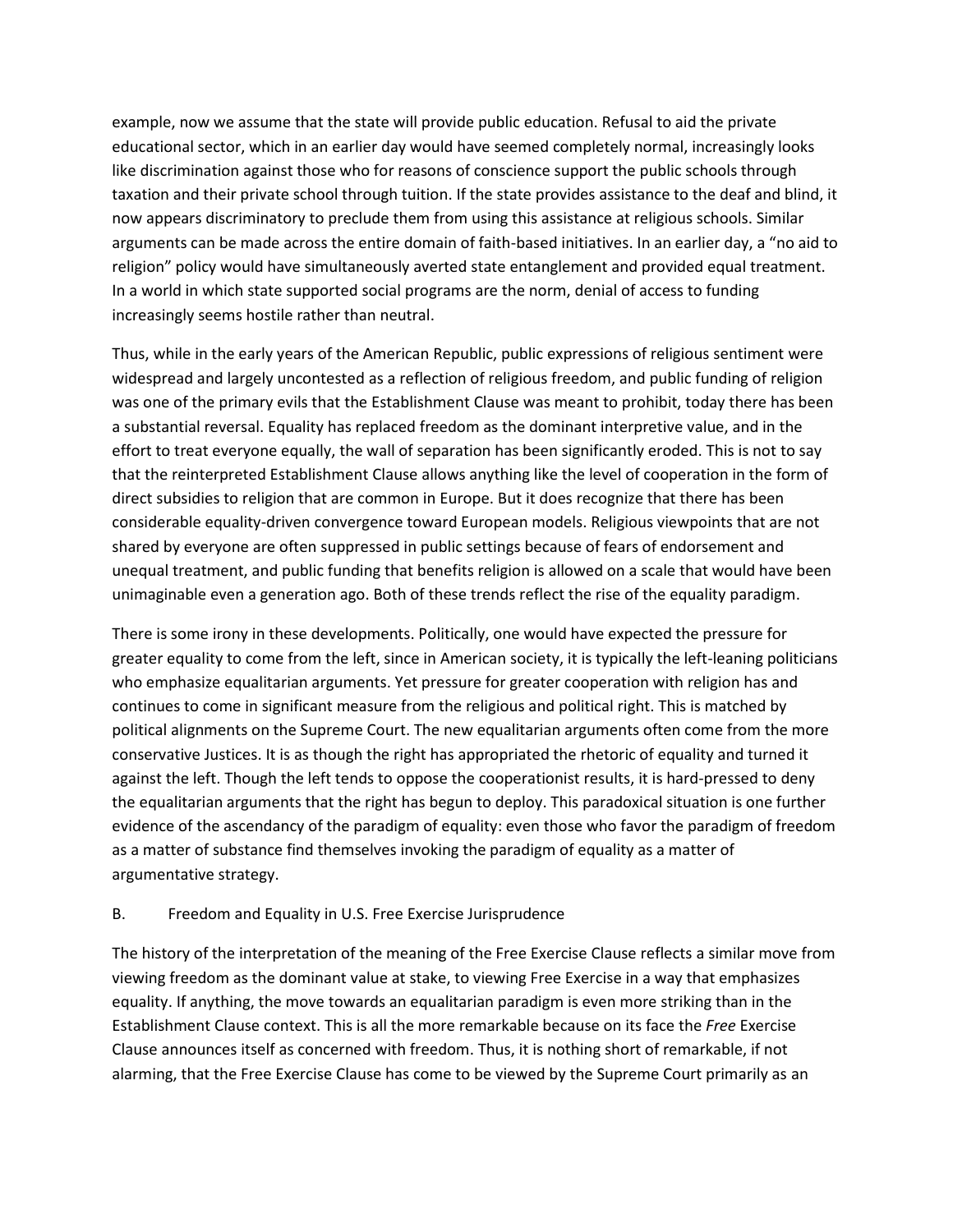equality principle, protecting against overt discrimination and requiring only that laws burdening religion be "general and neutral."

#### 1. The Early Emphasis on Freedom

The Free Exercise Clause began as essentially a limit on federal power. The Free Exercise Clause of the First Amendment to the U.S. Constitution provides that "*Congress* shall make no law . . . prohibiting the free exercise [of religion]." Originally, the emphasis was on the limits placed on Congress. For the first century and a half of its existence, the Free Exercise Clause was not even applied to the states. Initially, it was understood as a rule of law constraint, analogous to the "prescribed by law" constraint in modern limitation clauses that define the outer limits of religious freedom. The basic idea was that religious freedom was promoted by constraining federal power per se.

The Free Exercise Clause was first applied to State in 1940.<sup>92</sup> In the 1960's and 1970's, the Supreme Court utilized what is known as the compelling state interest test to evaluate claims for an exemption from laws that burden religious freedom. The 1963 case *Sherbert v. Verner* involved a woman who was a Seventh-Day Adventist who lost her job because she refused to work on Saturday, her Sabbath day.<sup>93</sup> The state denied her application for unemployment benefits on the grounds that she had refused to accept suitable work "without good cause." The Supreme Court held that denying her unemployment benefits violated the Free Exercise Clause. The Court explained that in denying the benefits the state had placed a "substantial burden" on Mrs. Sherbert's religious exercise, and had imposed on her a constitutionally impermissible decision, requiring her to choose between losing her benefits or violating a cardinal tenet of her faith. Such an imposition could be justified, the Court said, only if the state had a "compelling" or "paramount" interest and, even then, only if the state could demonstrate that there was no "alternative form of regulation" that would avoid infringing on Mrs. Sherbert's ability to exercise religious freedom. The Court ruled that the state had failed to demonstrate such a compelling state interest. This standard of review had the effect of creating a powerful presumption in favor of religious liberty, unless the government could establish a particularly strong reason for a rule that placed a burden on religion.

This strong defense of religious freedom was reinforced by the Supreme Court's 1972 decision in Wisconsin v. Yoder, <sup>94</sup> where the Supreme Court granted Amish School children an exemption based upon freedom of religion from a state law requiring compulsory education until the age of sixteen. The Court focused on whether the exemption in question was based upon religious belief or more general cultural factors and concluded that the Amish objection to compulsory education beyond the eighth grade was based upon religious belief. The Court then said that laws that impose burdens on religious

 $92$  The Free Exercise Clause was first applied to the States in Cantwell v. Connecticut, 310 U.S. 296 (1940), a case in which a Connecticut statute requiring a Jehovah's Witness engaged door-to-door proselytizing to obtain a state license was struck down as a violation of the Free Exercise Clause. The Court wrote, "to condition the solicitation of aid for the perpetuation of religious views or systems upon a license, the grant of which rests in the exercise of a determination by state authority as to what is a religious cause, is to lay a forbidden burden upon the exercise of liberty protected by the Constitution."

<sup>&</sup>lt;sup>93</sup> Sherbert v. Verner, 374 U.S. 398 (1968).

<sup>&</sup>lt;sup>94</sup> 406 U.S. 205 (1972).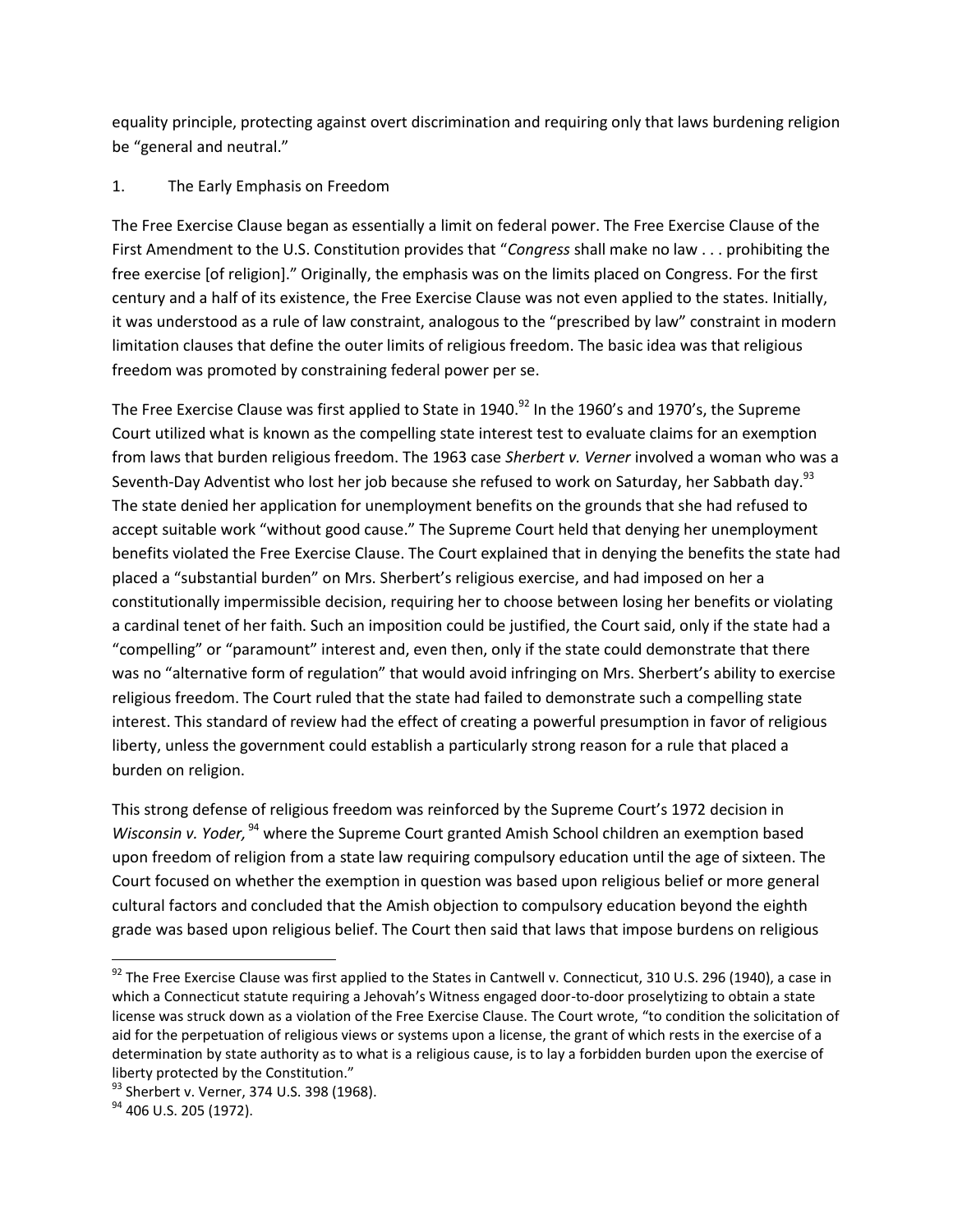belief must be subject to heightened scrutiny.<sup>95</sup> As in *Sherbert,* this was held to mean that the state had to show a compelling state interest in order to justify such burdens and, further, that the state has employed the least restrictive available means of effectuating the state interest. In *Sherbert*, the Court held that the State had not met this burden of proof, so the religious exemption was granted.

The compelling state interest test played a formidable role in protecting freedom of religion, albeit not necessarily at the level of Supreme Court adjudication. By creating a strong presumption in favor of religious freedom, it gave those claiming religious freedom rights substantial leverage in negotiating with lower level officials in various government bureaucracies who might otherwise have refused to accommodate religion in the course of carrying out their programs. Moreover, the "least restrictive means" test provided important protections for religious groups. While constitutional analysis often focuses on balancing of religious freedom rights against other weighty government interests, the focus on "alternatives" often points the way toward solutions that work for both religious groups and for the state. As a practical matter, the "least restrictive means" tests (or variations on this theme which insist on narrow tailoring of means to governmental ends) may be one of the most significant aspect of the "strict scrutiny" test and its proportionality counterparts elsewhere.

#### 2. The Erosion of the Freedom Paradigm

Since the 1970's, constitutional developments in the United States have seen a shift from an emphasis on freedom to an emphasis on equality in Free Exercise jurisprudence.<sup>96</sup> While neither value has ever completely eclipsed the other, there has been a notable and, over time, dramatic shift, with equality replacing freedom as the dominant interpretive paradigm. This tendency to see things predominantly in equalitarian terms has transformed the Free Exercise Clause from a guarantor of religious liberty into a narrow principle that emphasizes neutrality and primarily guards against religious discrimination and explicit targeting of religion.

At the level of Supreme Court adjudication, the strength of religious freedom protections began to be eroded by a series of cases in the 1980's. In *United States v. Lee*, <sup>97</sup> the Court rejected a claim that religious beliefs exempted an Amish farmer from paying social security taxes for his employees. The Court found that the state's interest in mandatory participation was indispensable to the fiscal vitality of the system, and that this constituted an overriding interest sufficiently compelling to outweigh what the

<sup>95</sup> *Id.* at 210-11.

 $96$  A similar shift has taken place in the Supreme Court's interpretation of the Establishment Clause, which was originally viewed as a limit on the Federal Government's ability to sponsor a state church, which protected the freedom of all churches. In early post-World War II cases through the 1970's, the dominant metaphor in Establishment Clause cases was the "wall of separation," designed to divide church and state into their proper spheres, with as little interaction, interference and overlap as possible. This separation was to serve the dual purposes of protecting the freedom interests of churches from state interference and to protect the freedom interests of the state from religious interference. This paper will focus on the Free Exercise context rather than the Establishment Clause context. For an analysis of the trend from freedom to equality in U.S. Establishment Clause jurisprudence, see W. Cole Durham, Jr. and Brett G. Scharffs, State and Religious Communities in the United States: The Tension Between Freedom and Equality, [complete cite to Japan book] <sup>97</sup> 455 U.S. 252 (1982).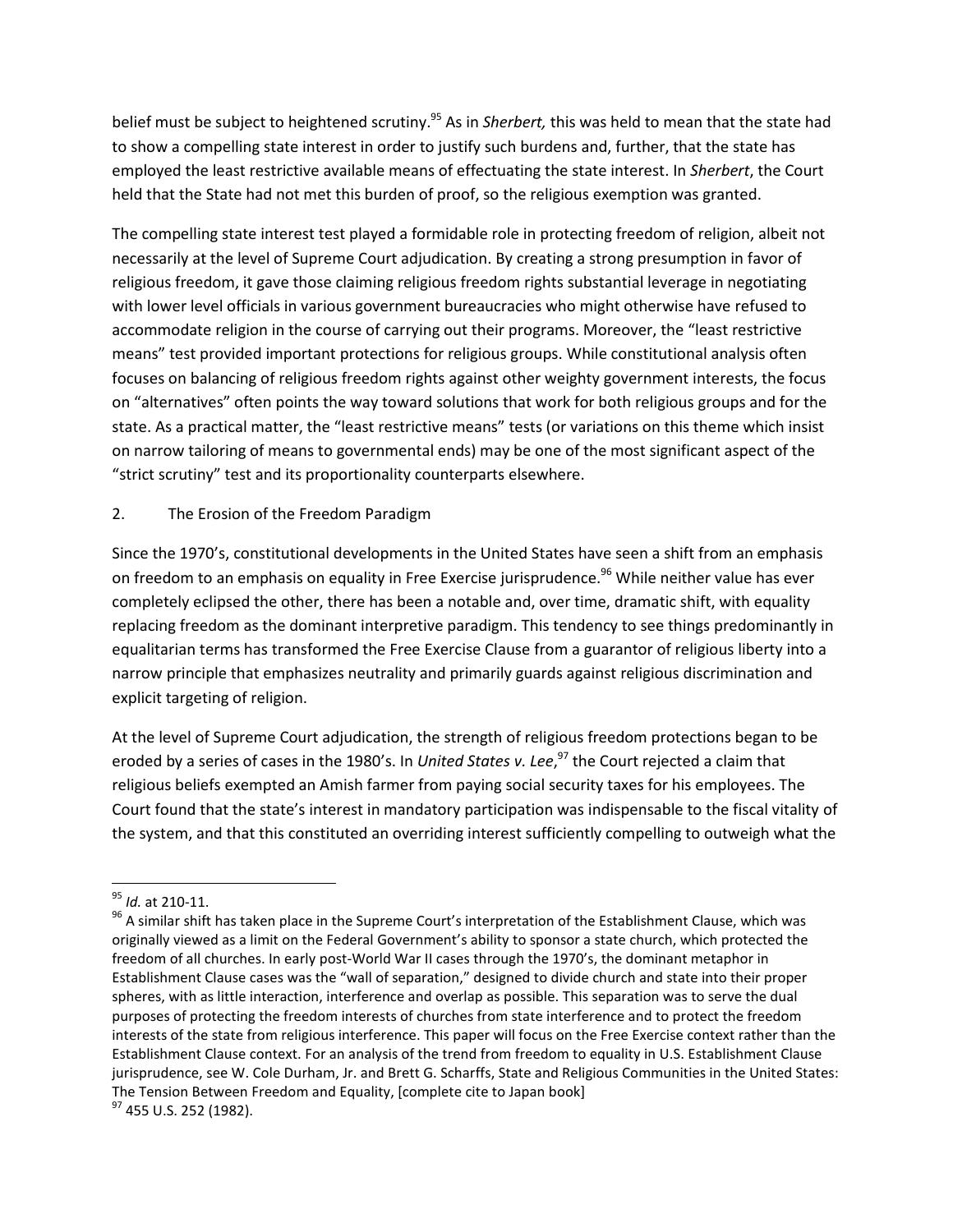court recognized as a bona fide religious claim. In *Goldman v. Weinberger*, <sup>98</sup> the Court sustained military regulations that prohibited the wearing of headgear while indoors against a claim by an orthodox Jewish officer asserting the right to wear a yarmulke. Here, as in various prison cases,  $99$  the Court dealt with the unique demands of specially restricted environments. Congress reversed this regulation in short order, crafting a legislative exemption for religious apparel which was "neat and conservative" and did not "interfere with the performance of the member's military duties." $100$  Another significant case rejected Native American claims that a national forest service road construction policy interfered with use of space that various Indian tribes viewed as sacred and used for religious rituals.<sup>101</sup> Here the unique issue was that the land was owned by the government in a proprietary capacity, and the Court believed that even though the federal policy "could have devastating effects on traditional Indian religious practices,"<sup>102</sup> the government "simply could not operate if it were required to satisfy every citizen's religious needs and desires."<sup>103</sup>

This succession of cases showed that protection of religiously motivated conduct was never as absolute as the strong language of the compelling state interest test suggested, but the test itself nonetheless created a strong presumption in support of the freedom paradigm, which had significant effects at the level of practical governmental interaction with religious groups. Freedom remained the baseline from which analysis began.

- 3. Equality as the Dominant Interpretive Principle
	- a. General and Neutral Laws: *Employment Division v. Smith*

In 1990, in *Employment Division v Smith,<sup>104</sup>* the Supreme Court took a big step towards viewing free exercise jurisprudence through an equalitarian lens, jettisoning the compelling state interest test in favor of a test that defers to legislative policy except where there is intentional discrimination against religion. In short, it replaced a test designed to afford maximal protection to religious freedom with a test limited to protecting religious equality.

In *Smith*, two drug rehabilitation counselors were fired from their jobs after ingesting peyote, a hallucinogenic drug used in sacramental ceremonies of the Native American Church of which they were members. There was no doubt that the religious use in question was sincere and had a long history, but the state of Oregon denied them unemployment benefits on the basis that they had been fired for workrelated misconduct, and maintained that its decision was supported by a compelling state interest.

The majority opinion, written by Justice Scalia, ignored or distinguished earlier precedent and discarded the compelling state interest test. The majority held that a law that burdens religion may override

<sup>98 475</sup> U.S. 503 (1986).

<sup>99</sup> *See, e.g.*, O'Lone v. Estate of Shabazz, 482 U.S. 342 (1987) (sustaining prison policies that prevented prisoners from attending weekly Muslim service for security reasons).

<sup>100</sup> Pub. L. 100-180 (amending 45 U.S.C. § 774)

<sup>&</sup>lt;sup>101</sup> Lyng v. Northwest Indian Cemetery Protective Ass'n, 485 U.S. 439 (1988).

<sup>102</sup> *Id.* at 451.

<sup>103</sup> *Id.* at 452.

<sup>104</sup> 494 U.S. 872 (1990).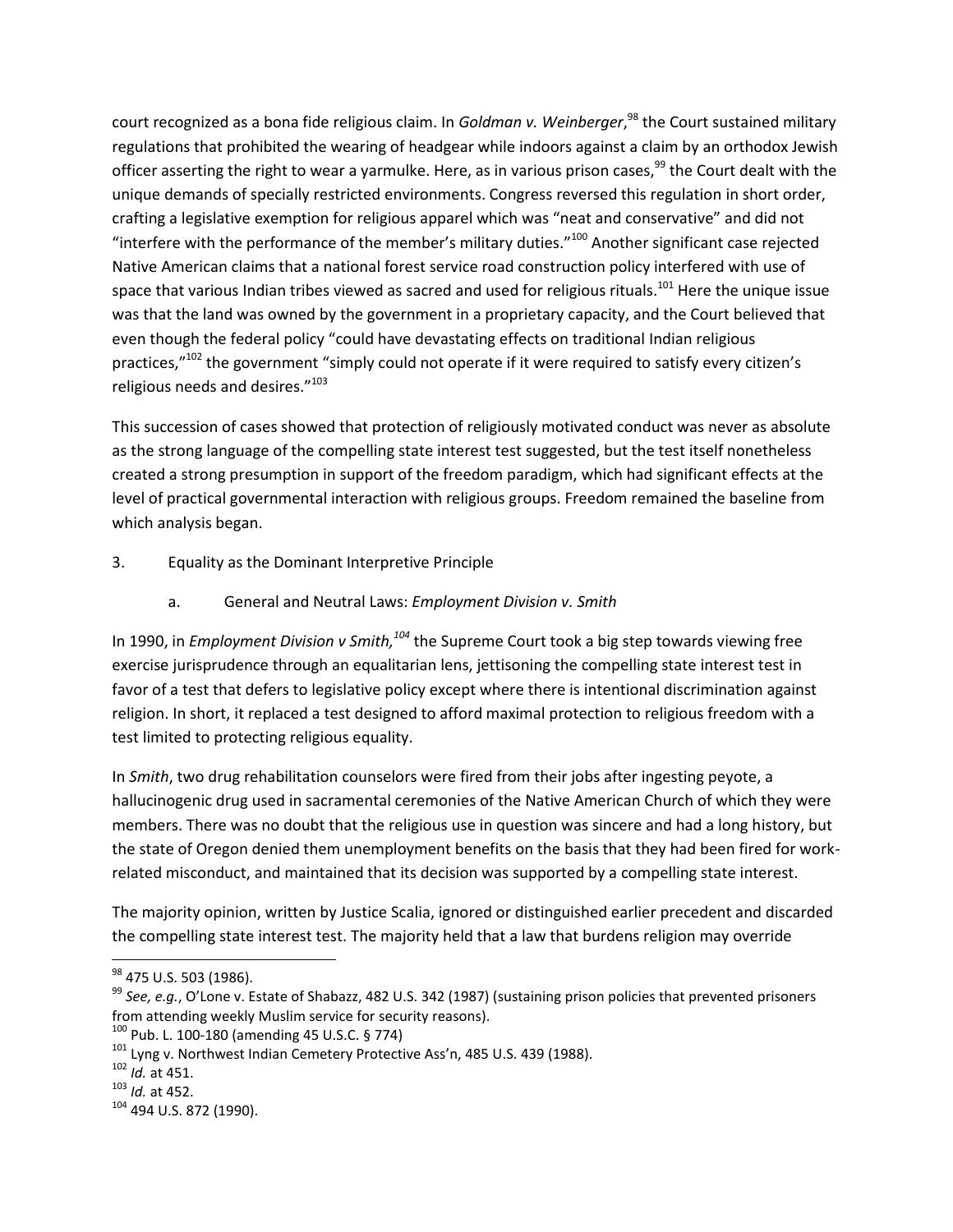religious freedom claims, so long as it is general and neutral, and does not specifically target religious belief.<sup>105</sup> Thus, government action that restricts religious freedom is permissible, unless there is evidence of intentional discrimination and unequal treatment against the burdened religion. In the view of the *Smith* majority, unless a law is not general or neutral, or unless it specifically targets religion, the government need not provide an exemption to a law that burden religious exercise.<sup>106</sup> Justice Scalia's approach views free exercise as an equality norm. If laws are general and neutral (i.e., they treat religions equally and religion and non-religion equally), and as long as the laws to not specifically target religion (i.e., treat different religions unequally), then a law survives Free Exercise scrutiny.

In her concurring opinion, Justice O'Connor pointed out that the Court could easily have decided the case without rendering such a sweeping decision. In her view, the state had a compelling state interest in combating illegal and dangerous drugs. Thus, Justice O'Connor argued, the Court could have retained the compelling interest test, and concluded that the state's interests were sufficiently compelling in the particular case to override the religious freedom claim that was being asserted. But this path was not taken.

From Justice Scalia's perspective as a judicial conservative, the motivation for the decision may have been to increase judicial deference to the legislative branch by reducing the range of circumstances in which the judiciary could carve out exemptions to protect religious freedom. In so holding, however, the Court shifted the analytical starting point in free exercise jurisprudence from freedom to equality. Rather than requiring a compelling state interest and narrow tailoring to justify burdens on religious practice, laws that burden religion are permitted if they are general and neutral. Furthermore, the version of equality selected is formal and defective. Formal equality means that all addressees of legislation are treated exactly the same. A suitable substantive conception of equality recognizes that an individual's religion is a factor justifying differential treatment where there is not a compelling reason of sufficient weight to override the religious freedom claim, or where the state's interest can be achieved in some less burdensome way.

#### b. Discriminatory Laws, Hybrid Rights, and Church Autonomy

The *Smith* decision left open the possibility of some narrow grounds for recognizing religious claims for an exemption from laws that negatively affect religious exercise. First, laws that are not general and neutral would still provide a basis for a free exercise claim. Second, so-called hybrid rights, free exercise claims that implicate other important Constitutional rights, including First Amendment rights such as freedom of speech or freedom of association, could still be evaluated under the compelling state interest standard. Third, the case cited positively and thus left undisturbed the set of Supreme Court cases dealing with religious autonomy.

l <sup>105</sup> *Id.* at 878.

<sup>&</sup>lt;sup>106</sup> In Church of the Lukumi Babalu Aye, Inc. v. City of Hialeah, 508 U.S. 520 (1993), the Supreme Court held that a city ordinance that prohibited the ritual slaughter or sacrifice of animals violated the Free Exercise Clause under the *Oregon v. Smith* standard, because although the ordinance did not specifically mention the Santeria religion, there were so many exceptions for other types of killing animals, it discriminated against the Santeria religion.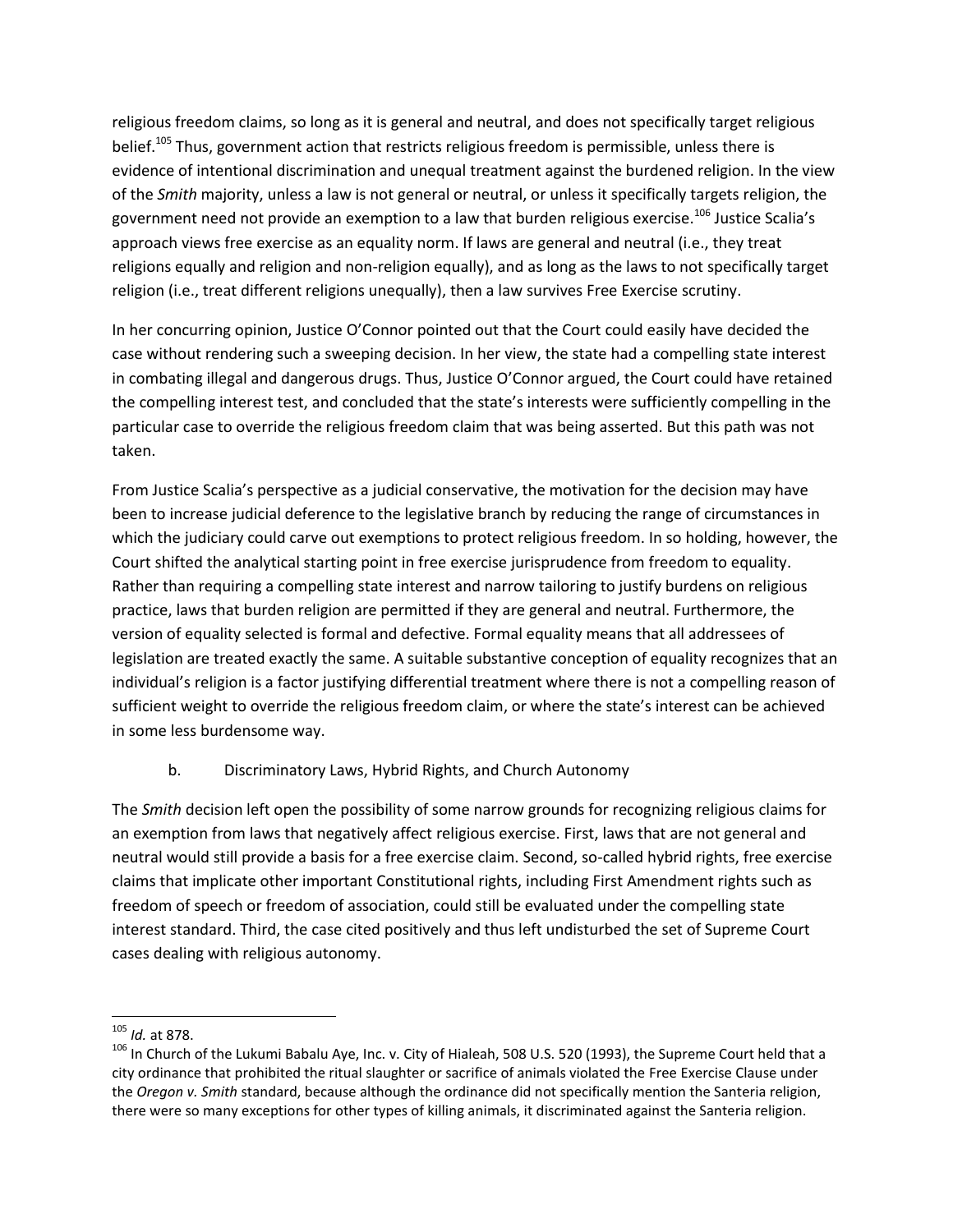The first possibility, laws that target religion even though they appear to be general and neutral, was tested in *Church of the Lukumi Babalu Aye v. City of Hialeah*, 508 U.S. 520 (1993), a case involving a city regulation that forbade the ritual slaughter of animals. The Court concluded that these ordinances were specifically targeted at the practices of a particular religious group, Santeria, an Afro-Caribbean religion, and that they were therefore not general or neutral. Although the ordinances did not specifically mention the Santeria religion, there were exceptions for "almost all killings of animals except for religious sacrifice," including hunting, slaughter of animals for food, eradication of pests, and euthanasia. Having concluded that the ordinances were discriminatory, the Court applied "the most rigorous scrutiny" and held that the stated reasons for the ban – preventing cruelty to animals and protecting public health – were unavailing since those reasons applied to the other types of killing that were permitted under the ordinances. *Lukumi* is significant because it makes clear that even after *Employment Division v. Smith*, laws that in fact single out religiously motivated conduct are not neutral and generally applicable. Particularly where statutory schemes provide a variety of exceptions, the Court will look beyond the surface of the law to determine whether there is in fact religious discrimination, and if there is, the compelling state interest will be applied to determine whether there is a free exercise violation.

The second exception to the general and neutral law test articulated in *Smith* would apply in cases involving "hybrid" claims that combined a free exercise claim with other constitutional rights. Although the Supreme Court has yet to decide a case that explicitly relies on the "hybrid rights" theory, the Court has decided cases involving constitutional claims that implicate Free Exercise rights. In *Boy Scouts of America v. Dale*, 530 U.S. 640 (2000), the Supreme Court relied upon Freedom of Association to uphold the right of the Boy Scouts to remove an assistant scoutmaster who was openly gay. The Court held that the Boy Scouts had expressly disapproved of homosexual conduct and that their ability to communicate that message would be significantly impeded if they were required to have an openly gay scoutmaster. As a practical matter, many religious groups support the Boy Scouts as part of their youth programs, but would be less likely to do so if gay leadership were required. This might be an example where hybrid rights theory would apply. In general, the hybrid rights theory has not found much traction, because either the other supporting right is sufficiently strong to be effective on its own, in which case it is redundant to assert the hybrid religious claim, or the other right is not sufficient on its own, in which case adding a religious claim probably won't help. This appears to be a case in which two half rights do not add up to a whole.

The third exception involves cases implicating the religious autonomy rights of churches. The idea of avoiding of the judiciary avoiding decisions about religious doctrine undergirds one of the main arguments for *Smith's* neutral and generally applicable rule. The Supreme Court wrote that the judiciary lacks the authority to "question the centrality of particular beliefs or practices to a faith, or the validity of particular litigants' interpretations of those creeds."<sup>107</sup>

4. Congress's Attempt to Reassert Freedom in Free Exercise Jurisprudence

 $\overline{\phantom{a}}$ <sup>107</sup> 494 U.S. at 887.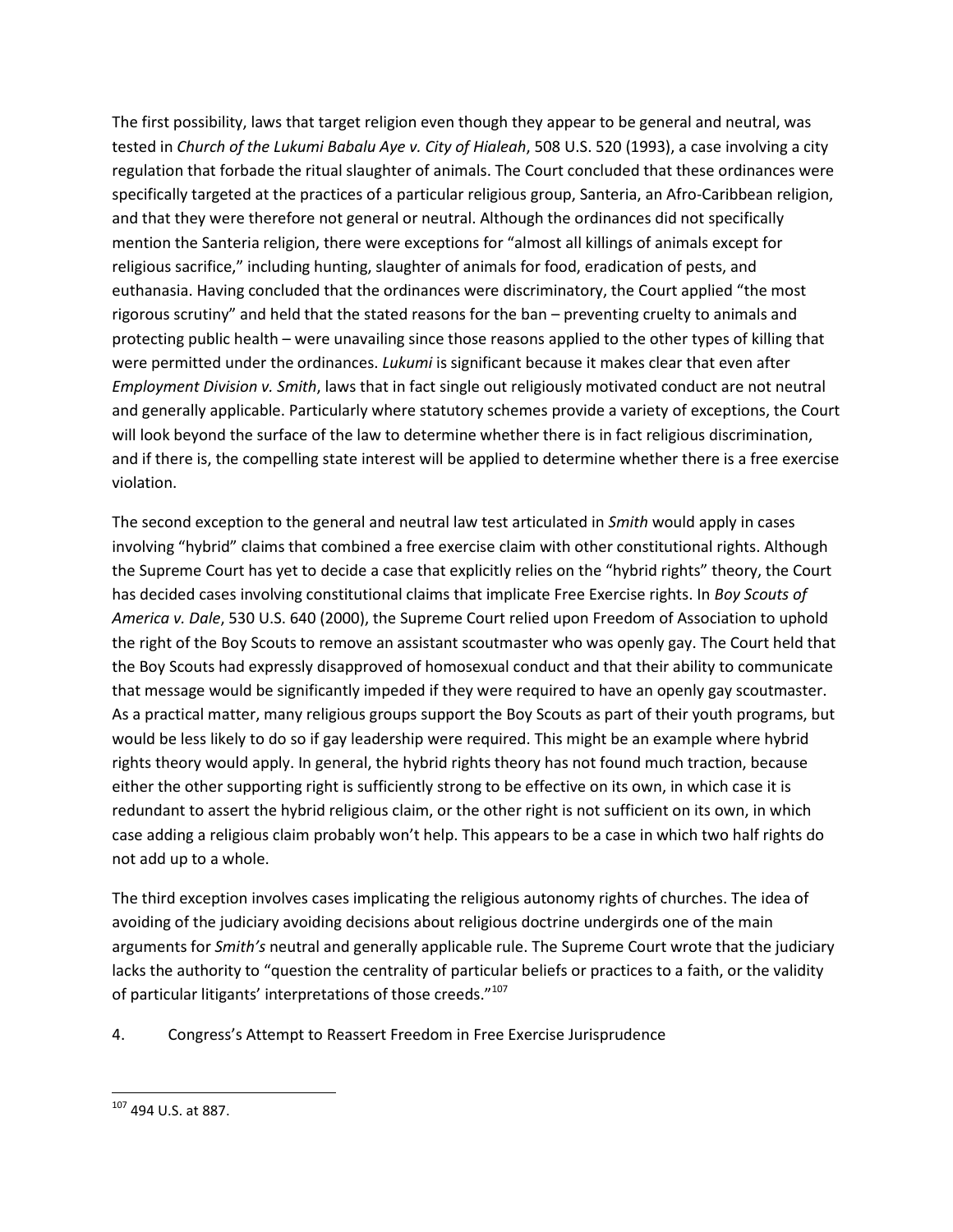The public reaction to the *Smith* case was overwhelmingly negative. A broad coalition of religious and civil liberty groups, both conservative and liberal, pressed Congress to enact a statute reinstating the compelling state interest test. Congress responded by nearly unanimously passing the Religious Freedom Restoration Act of 1993 ("RFRA").<sup>108</sup> RFRA provided that the government may not substantially burden one's exercise of religion, even through rules of general applicability, unless it can show that the burden furthers a "compelling governmental interest" and is "the least restrictive means" of furthering that interest.<sup>109</sup> RFRA sought to restore the compelling state interest standard set forth in *Sherbert* and *Yoder* in free exercise cases as a matter of legislation. The basic idea was that Congress could impose a higher "floor" on religious freedom than the Supreme Court required.

But in *Boerne v. Flores*,<sup>110</sup> the Supreme Court ruled that RFRA was unconstitutional, at least as applied to state and local government actions, on the grounds Congress lacked power to pass the legislation in question. It must be remembered that the Constitution grants Congress only certain enumerated powers. RFRA had been enacted on the basis of Section 5 of the Fourteenth Amendment, which empowers Congress to enact legislation designed to "enforce" Fourteenth Amendment protections of the rights to "life, liberty, and property."

Defenders of RFRA contended that the Act fell within the range of measures Congress could enact to enforce religious freedom protections, but the Court disagreed, at least to the extent that Congress was thereby imposing a level of religious freedom protection on the states that went beyond that required by the Supreme Court. In the Court's view, Section 5 of the Fourteenth Amendment gives Congress power to "enforce the provisions" of the Fourteenth Amendment "by appropriate legislation," but not to make "a substantive change in constitutional protections."<sup>111</sup> This upset at least the balance between federal and state power, if not that between the Court and Congress as well.

5. Post-*Boerne* Developments: Reasserting a Freedom Paradigm

Although the *Boerne* decision struck a blow for those who believe Free Exercise cases should be viewed through a prism of freedom, a number of subsequent developments have reasserted freedom as an important Free Exercise value. These responses have taken several forms, including state RFRAs, state constitutional law jurisprudence, subsequent Congressional actions, and the Application of RFRA to the federal government.

a. State RFRAs

As my colleagues Cole Durham and Bob Smith have noted, since the Supreme Court invalidated RFRA in the *Boerne* decision, no less than thirteen states have passed either statutes or state constitutional

<sup>&</sup>lt;sup>108</sup>Religious Freedom Restoration Act of 1993, Pub. L. No. 103-141, 107 Stat. 1488, (codified as amended at 42 U.S.C. §§ 2000bb, 2000bb-1 to 2000bb-4 (2000)), *invalidated by* City of Boerne v. Flores, 521 U.S. 507, 511 (1997). RFRA was adopted in the House of Representatives by unanimous vote and in the senate by a vote of 97 to 3, and President Clinton promptly signed the legislation. Peter Steinfels, Clinton Signs Law Protecting Religious Practices, N.Y. TIMES, Nov. 17, 1993, at A18.

<sup>109</sup> *Id.* at §3.

 $110$  521 U.S. 507 (1997).

<sup>111</sup> *Id.* at 519.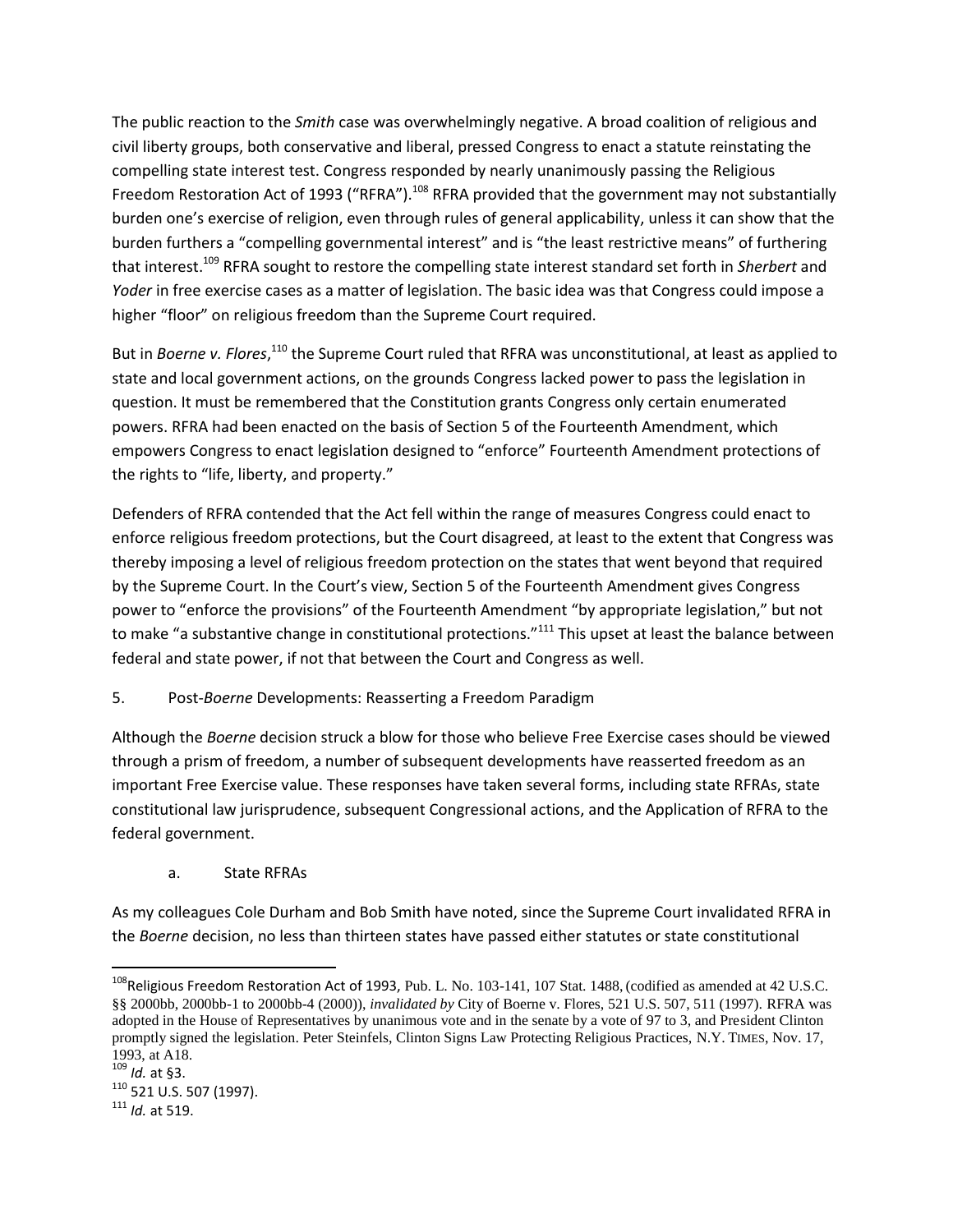amendments enacting so-called state RFRAs. These states are Alabama, Arizona, Connecticut, Florida, Idaho, Illinois, Missouri, New Mexico, Oklahoma, Pennsylvania, Rhode Island, South Carolina, and Texas.<sup>112</sup> These State Religious Freedom Restoration Acts re-institute the compelling state interest test for cases decided in courts of that state.<sup>113</sup> This represents a significant reassertion of the freedom paradigm in Free Exercise cases.

b. State Supreme Court Interpretations of State Constitutional Provisions Protecting Religious Freedom

Second, a number of state supreme courts have held that the level of protection to religious freedom under their state constitutions requires a higher level of protection from religious freedom than that afforded by the Supreme Court's interpretation of the Free Exercise Clause. Some state supreme courts have maintained the compelling state interest test under their state constitutional provisions protecting religious freedom.<sup>114</sup>

According to Durham and Smith, "state supreme courts have shown surprising indifference to *Smith*. To date only eight state courts – Kansas, Maryland, Mississippi, Nebraska, Nevada, New Jersey, Virginia, and Wyoming – have shown any inclination to follow *Smith*. In fact, this may actually be overstating these courts' reliance on *Smith*, as the relevant decisions from Nebraska, Nevada, Virginia and Wyoming do not turn on an interpretation of state constitutional law and thus may simply be following *Smith* in applying the federal Free Exercise Clause to matters within their jurisdictions."<sup>115</sup>

In contrast, at least eleven states – Alaska, Indiana, Maine, Massachusetts, Michigan, Minnesota, Montana, New York, Ohio, Washington, and Wisconsin – "have interpreted their state constitutions' free exercise clause to require strict scrutiny analysis."<sup>116</sup>

<sup>&</sup>lt;sup>112</sup> See W. Cole Durham, Jr. and Robert T. Smith, Free Exercise Constraints on Religious Freedom Restoration Acts: Potential Implications For Same Sex Marriage, [manuscript, at 2-3.]

<sup>&</sup>lt;sup>113</sup> At least thirteen states have provided stronger protection for religious exercise either by statute or constitutional amendment. The states are: Alabama, see ALA. CONST. amend. 622; Arizona, see ARIZ. REV. STAT. ANN. §§ 41-1493 et seq. (West 2003); Connecticut, see Conn. GEN. STAT. Ann. § 52-571b (West 2003); Florida, see FLA .STAT. ANN. §§ 761.01-761.04 (West 2003); Idaho, see IDAHO CODE §§ 73-401 et seq. (Supp. 2002); Illinois, see 775 ILL. COMP. STAT. ANN. §§ 35/1 -35/99 (West 2002); Missouri, see V.A.M.S. §§ 1.302 & 1.307 (West 2004); New Mexico, see N.M. STAT. ANN. §§ 28-22-1 to 28-22-5 (Michie 2002); Oklahoma, see OKLA. STAT. ANN. tit. 51, §251 (West 2003); Pennsylvania, 71 PA. CONS. STAT. ANN. 2401 et seq.; Rhode Island, see R.I. GEN. LAWS §§ 42-80.1-1 to 42-80.1-4 (2001); South Carolina, see S.C. STAT. ANN. § 1-32-10 (Law. Co-op. 1999); and Texas, see TEX. CIV. PRAC. & REM. CODE ANN. §§ 110.001 et seq. (West 2003).

<sup>&</sup>lt;sup>114</sup> Courts of at least eleven states have held that their state constitutions provide broader protection for religious exercise than the federal Smith rule. See, e.g., *Humphrey v.* Lane, 728 N.E.2d 1039 (Ohio 2000); In re Browning, 476 S.E.2d 465 (N.C. 1996); State v. Miller, 549 N.W.2d 235 (Wis. 1996); Attorney Gen. v. Desilets, 636 N.E.2d 233 (Mass. 1994); Swanner v. Anchorage Equal Rights Comm'n, 874 P.2d 274 (Alaska 1994); Rourke v. N.Y. State Dep't of Corr. Servs., 603 N.Y.S.2d 647 (N.Y. Sup. Ct. 1993), aff'd, 615 N.Y.S.2d 470 (N.Y. App. Div. 1994); Rupert v. City of Portland, 605 A.2d 63 (Me. 1992); St. John's Lutheran Church v. State Comp. Ins. Fund, 830 P.2d 1271 (Mont. 1992); First Covenant Church of Seattle v. City of Seattle, 840 P.2d 174 (Wash. 1992); State v. Evans, 796 P.2d 178 (Kan.1990); State v. Hershberger, 462 N.W.2d 393 (Minn. 1990).

 $115$  Durham and Smith, infra, at pg. 5-6 (citations omitted).

 $116$  Durham and Smith, infra, at 6-7.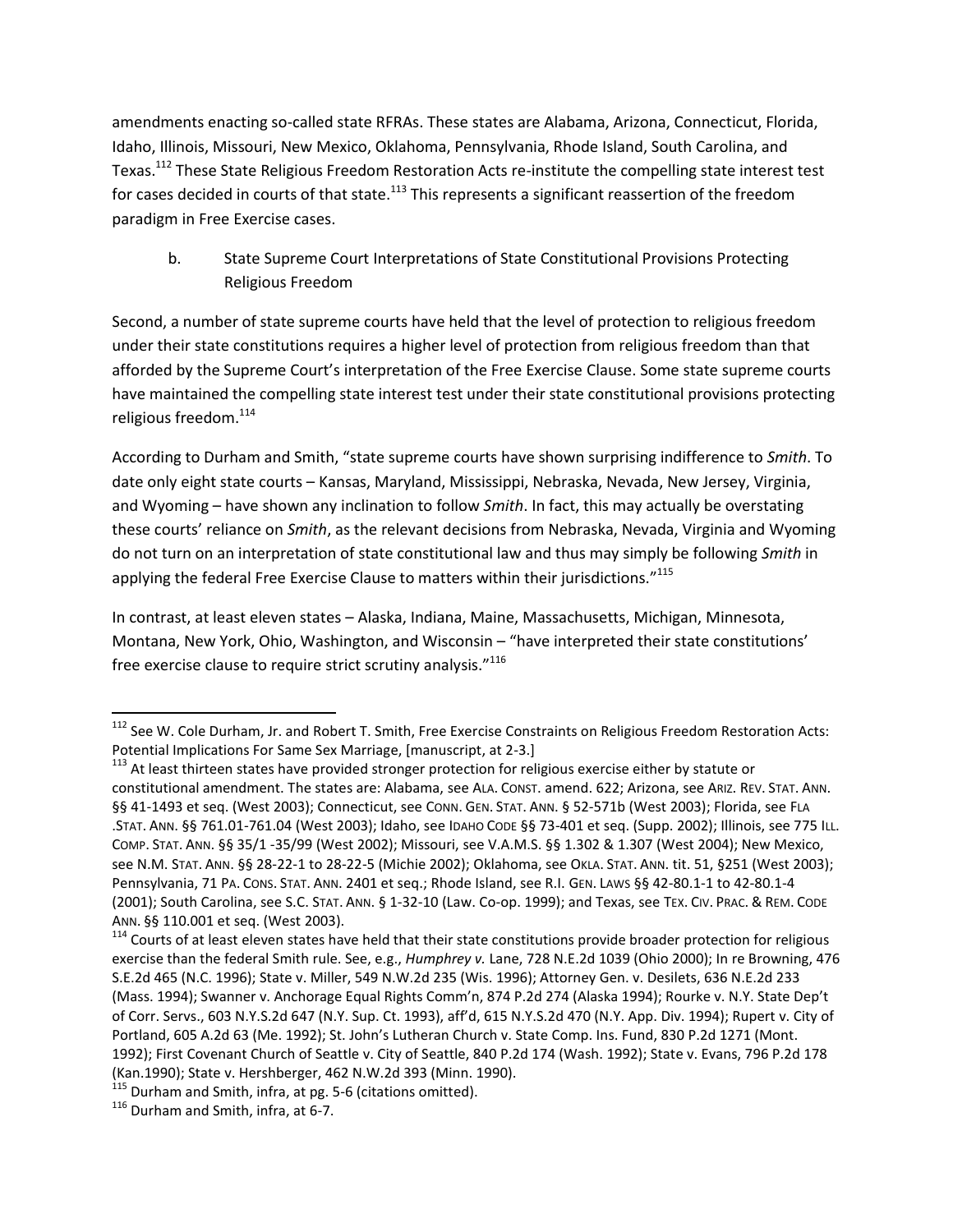Eighteen States – Arkansas, California, Colorado, Delaware, Georgia, Hawaii, Iowa, Kentucky, Louisiana, New Hampshire, North Carolina, North Dakota, Oregon, South Dakota, Tennessee, Utah, Vermont, and West Virginia – "have not yet determined whether they will follow *Smith* or employ strict scrutiny to state free exercise claims. However, in many of these jurisdictions, precedents that antedate *Smith* and applied strict scrutiny are arguably still binding, though the fusion of federal and state standards in many of these cases leaves some uncertainty as to the applicable standard in a post-*Smith/Boerne* setting."<sup>117</sup>

Durham and Smith conclude:

The bottom line is that only a handful of states have expressly followed *Smith*, and of those, some have done so only in cases in which no state law free exercise claims were asserted or where strict scrutiny protections were still available because of one of the *Smith* exceptions. In contrast, a total of twenty-four states have expressly rejected *Smith* and retained strict scrutiny – thirteen by statute or constitutional amendment, and eleven by judicial enactment. Pre-*Smith* precedents in many of the state that have not squarely faced the issue still point toward a strict scrutiny approach. This means that no more than 11% (32 million) of the U.S. population live in states that expressly follow *Smith*, whereas 58% (173 million) live in the 24 states that have expressly rejected *Smith*. 118

What is remarkable is that state courts in a variety of ways have been quite resistant to the *Smith* equality paradigm, and have in large measure found mechanisms for asserting under a state law rubric a freedom paradigm that utilizes the compelling state interest test.

c. Congressional Efforts to Reassert Freedom of Religion

At the Congressional level, options have been more limited. After *Boerne* stripped Congress of its ability to invoke Section 5 power, at least to impose an across-the-board compelling state interest test that would put limits on all federal and state action, Congress has been limited to passing much more limited pieces of legislation based on specific enumerated powers. Nevertheless, Congress has been quite persistent and active in reasserting the freedom paradigm notwithstanding the Supreme Court's holdings in *Smith* and *Boerne*. There have been at least three significant Congressional efforts to increase the level of protection of religious freedom above *Smith's* requirement that laws affecting religion be general and neutral.

i. The American Indian Religious Freedom Act Amendment of 1994 (AIRFAA)

Most directly related to *Smith*, Congress passed the American Indian Religious Freedom Act Amendment of 1994 (AIRFAA), a federal law designed to make the religious use of peyote by Native American church members lawful, specifically overturning the results in *Smith*. <sup>119</sup> This is a post-RFRA frontal response to the Supreme Court's holding in the *Smith* case.

<sup>&</sup>lt;sup>117</sup> Durham and Smith, infra at 8-9.

<sup>&</sup>lt;sup>118</sup> Durham and Smith, infra, at 9.

<sup>119</sup> Pub. L. No. 103-344, 108 Stat. 3125 (1994) (codified at 42 U.S.C. § 1996a (2007).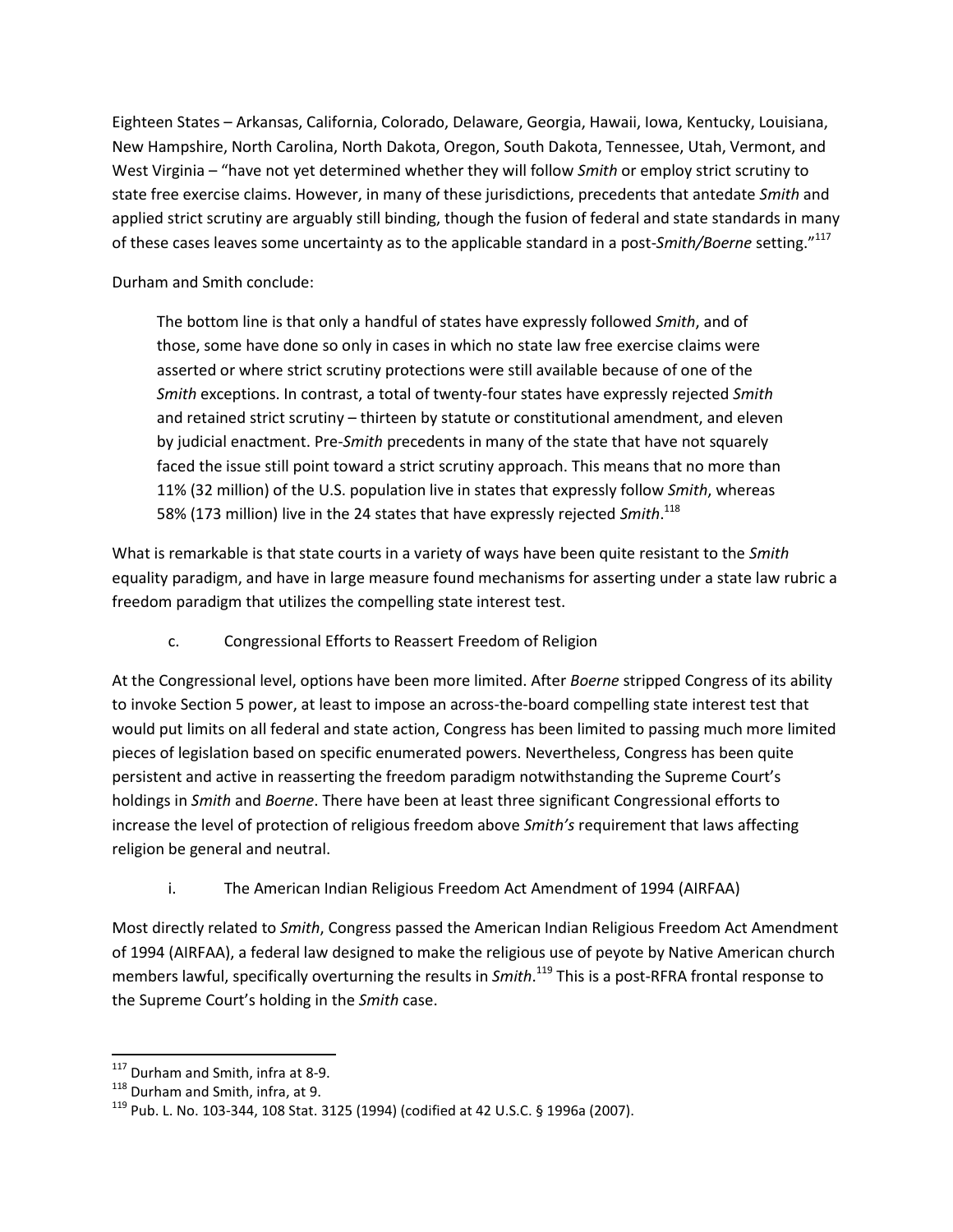# ii. Religious Liberty and Charitable Donation Protection Act of 1998 (RLCDPA)

Another such action was based on federal bankruptcy power. After *Smith*, several bankruptcy courts began to interpret the federal Fraudulent Conveyances Act in a way that caused significant difficulties for religious organizations. Specifically, the Fraudulent Conveyances Act provided that bankruptcy courts could recapture transfers made to third parties without consideration during the three months prior to declaration of bankruptcy. Several courts reasoned that donations to religious organizations were made "without consideration," and began to require churches to return tithing and other religious contributions that had been made by a debtor within the statutory three month period. Congress responded by passing the Religious Liberty and Charitable Donation Act of 1998 (RLCDPA), which provides that "a transfer of a charitable contribution to a qualified religious or charitable entity or organization shall not be considered a transfer [in fraud of creditors]."<sup>120</sup>

## iii. The Religious Land Use and Institutionalized Persons Act of 2000 (RLUIPA)

Far more significant on a national scale was Congress' passage in 2000 of the Religious Land Use and Institutionalized Persons Act (RLUIPA).<sup>121</sup> RLUIPA was passed as a direct Congressional response to the Supreme Court holding RFRA unconstitutional in *Boerne.* This was a further attempt by Congress to reinstate the compelling state interest standard, although in a narrower range of situations involving religious challenges to land use regulations such as zoning and historic preservation laws, and to regulations involving "institutionalized persons" in settings such as prisons and mental hospitals. Each of these areas have been the subject of numerous free exercise challenges, for example by churches that want to expand their buildings in the face of restrictive zoning regulations, and by prisoners who wish to engage in religious worship or receive special diets based upon religious conviction in the face of unaccommodating prison policies.

In May 2005 the Supreme Court decided *Cutter v. Wilkinson*, <sup>122</sup> which involved an Establishment Clause challenge to RLUIPA. A group of prisoners in Ohio sued the state, asserting that the state violated RLUIPA by failing to accommodate their religious exercise in prison. The State responded by arguing that Section 3 of RLUIPA, which reinstituted the compelling state interest standard in cases involving prisoners, violated the Establishment Clause by improperly advancing religion. In a unanimous decision, the Supreme Court held that Section 3 of RLUIPA does not violate the Establishment Clause. Noting that the statute does not differentiate among bona fide religious faiths, does not confer privileged status on any particular religious sect, and does not single out any bona fide faith for disadvantageous treatment, the Court concluded that the provision merely removed government imposed burdens on religious exercise. This, in the Court's view, constituted a permissible accommodation of religion, rather than an impermissible advancement or endorsement.

 $^{120}$  Pub. L. 105-183 (1998), revising among other provisions 11 U.S.C.A. §§ 544, 548(2).

<sup>&</sup>lt;sup>121</sup> 114 Stat. 804 (2000).

<sup>122 125</sup> S. Ct. 2113 (2005).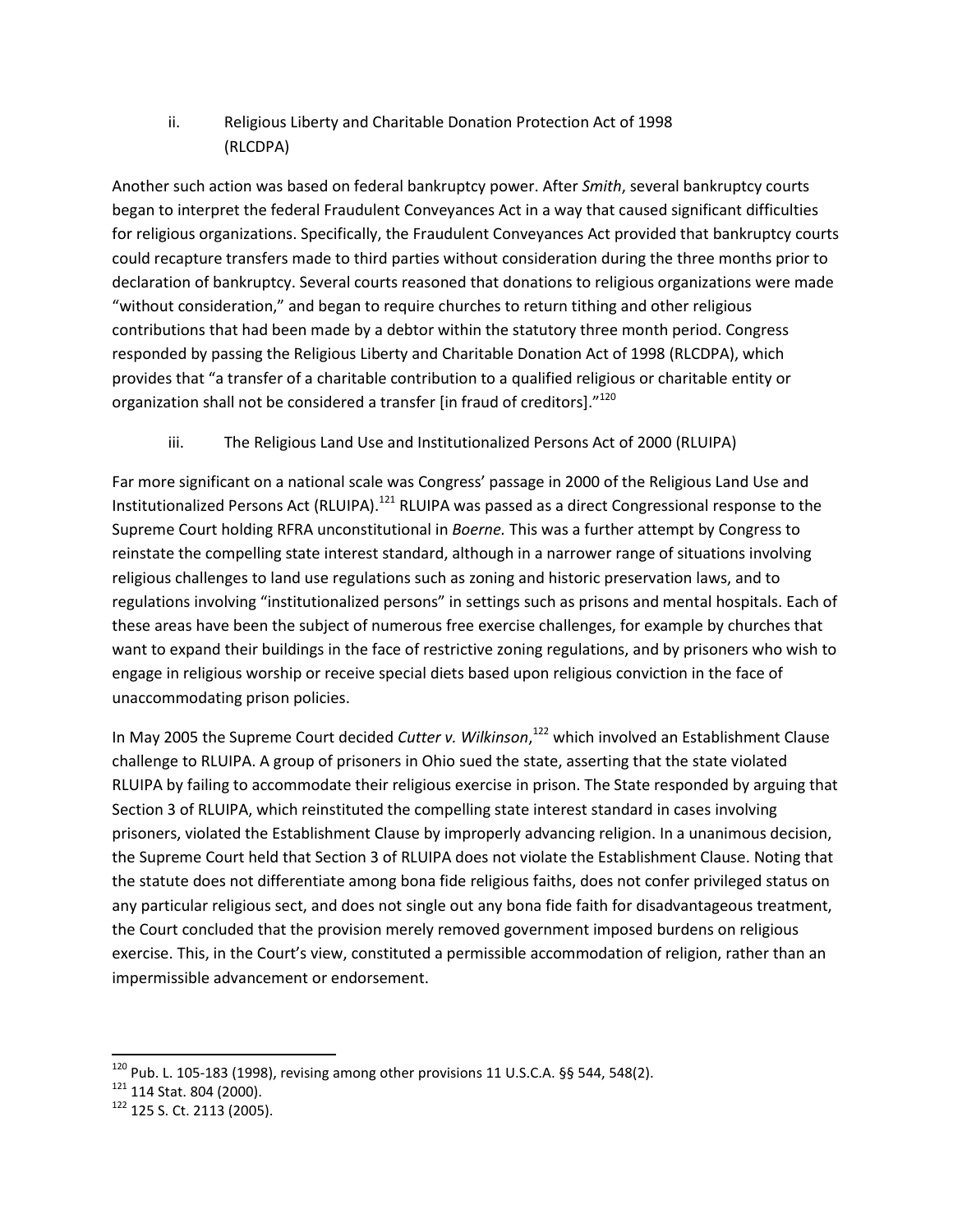The *Cutter* decision is significant in confirming that a narrow legislatively crafted religious exemption can withstand Establishment Clause scrutiny. This is not surprising, since the Court has long recognized that there is sufficient play in the constitutional joints to assure that legislation passed in the interest of protecting Free Exercise does not violate the Establishment Clause. As a practical matter, the case is not likely to have broad new implications. The legislative history of RLUIPA indicates that particularly in the prison setting, Congress anticipated that courts would apply the Act's standard with "due deference to the experience and expertise of prison and jail administrators in establishing necessary regulations and procedures to maintain good order, security and discipline, consistent with consideration of costs and limited resources."<sup>123</sup> Prisons would appear to be a context where compelling government interests are quite likely to justify the state not meeting broad demands for religious accommodations. Thus, prisoners are not heavily favored by RLUIPA. Nevertheless, the case does represent an acknowledgment that there is "some space for legislative action neither compelled by the Free Exercise Clause nor prohibited by the Establishment Clause."<sup>124</sup> RLUIPA confirms that some limited portions of the protection lost under *Smith* and *Boerne* can be protected legislatively.

d. RFRA as Applied to the Federal Government

While RFRA was declared unconstitutional with respect to state and local government action in *City of Boerne,* as yet, the Supreme Court has not squarely faced the issue of whether as applied to the federal government RFRA is constitutional or not. However, the preliminary hints are that it is. As noted above, in *Cutter v. Wilkinson*, 544 U.S. 709 (2005), the Court held that RLUIPA did not violate the Establishment Clause. Of course, RLUIPA is much more narrowly drafted than RFRA, but the basic rationale of the case, according to which increasing the level of protection of a prisoners religious freedom rights does not violate the Establishment Clause, would seem to apply in the federal RFRA setting.

In 2006, the U.S. Supreme Court decided a case very much like the peyote case, *Employment Division v. Smith*, but this time the case involved hoasca tea, which contained a hallucinogenic substance illegal under U.S. drug laws and international treaties. Moreover, although the issue of the constitutionality of "federal RFRA" was not formally before the Court in *Gonzales v. O Centro Espirita Beneficente Uniao Do Vegetal*, 126 S. Ct. 1211 (2006), the fact that the Supreme Court applied RFRA in a manner that allowed religious plaintiffs claiming an exemption from federal drug laws to prevail with no intimation that there might be a constitutional problem that needed to be considered on remand suggests that the Supreme Court is not likely to strike down RFRA's federal reach.

The case involved O Centro Espirita Beneficente Uniao do Vegetal (UDV), a Christian spiritist sect based in Brazil, with an American branch of approximately 130 members. The Church members received communion by drinking a sacramental tea brewed from plants unique to the region in Brazil where the religion originated, which contains a hallucinogen regulated by the Federal Government under the Controlled Substances Act. The government conceded that this practice is a since exercise of religion, but nevertheless sought to prohibit the use of the drug by members of the Church in the United States on the ground that it violated the Controlled Substances Act.

 $\overline{a}$ <sup>123</sup> *Id.* at 2122, *citing* Joint Statement of Senators Hatch and Kennedy, 146 Cong. Rec. S7774-75. 124 125 S. Ct. 2113, 2121 (2005).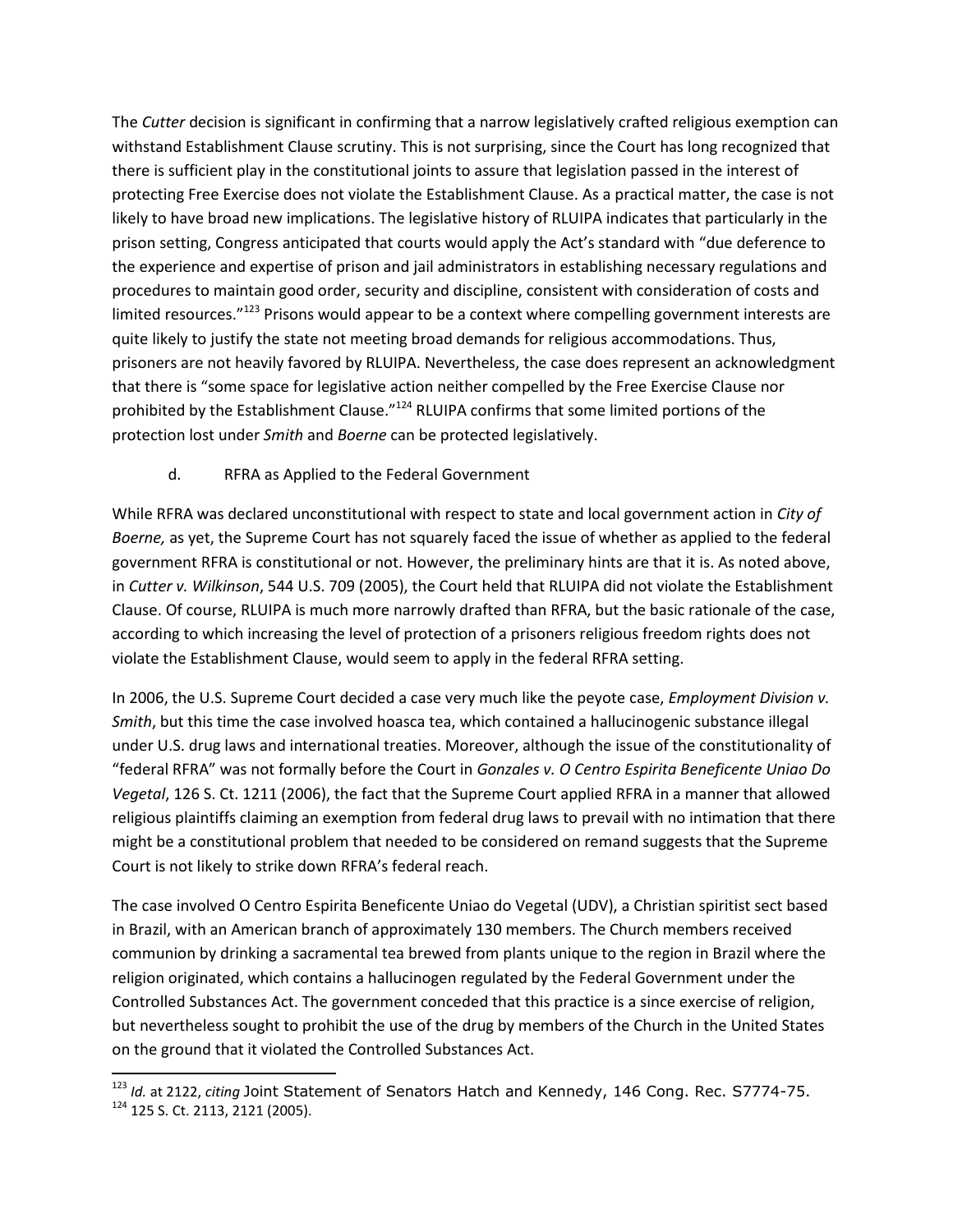The religious group responded by arguing that RFRA applied to this case and that it prohibited the Federal Government from substantially burdening a person's exercise of religion unless the Government "demonstrates that application of the burden to the person" represents the least restrictive means of advancing a compelling state interest. The Government argued that it had a compelling state interest in the uniform application of the drug laws and that no exception to the ban on hallucinogenic drugs could be made to accommodate the sect's sincere religious practice. The Supreme Court applied RFRA and concluded that the Government failed to carry its burden of proving that it had a compelling state interest in barring the Church's sacramental use of hoasca tea. The Court stated:

RFRA, and the strict scrutiny test it adopted, contemplate an inquiry more focused than the Government's categorical approach. RFRA requires the Government to demonstrate that the compelling interest test is satisfied through application of the challenged law "to the person" – the particular claimant whose sincere exercise of religion is being substantially burdened. RFRA expressly adopted the compelling interest test "as set forth in *Sherbert v. Verner*, and *Wisconsin v Yoder*." In each of those cases, this Court looked beyond broadly formulated interests justifying the general applicability of government mandates and scrutinized the asserted harm of granting specific exemptions to particular religious claimants. . . .

Under the more focused inquiry required by RFRA and the compelling interest test, the Government's mere invocation of the general characteristics of Schedule I substances, as set forth in the Controlled Substances Act, cannot carry the day. It is true, of course, that Schedule I substances such as DMT [the hallucinogenic component of hoasca tea] are exceptionally dangerous. Nevertheless, there is no indication that Congress, in classifying DMT, considered the harms posed by the particular use at issue here – the circumscribed, sacramental use of hoasca by the UDV. Congress' determination that DMT should be listed under Schedule I simply does not provide a categorical answer that relieves the Government of the obligation to shoulder its burden under RFRA.

The Court also rejected the Government's sweeping claim that it had a compelling interest based upon its obligation to comply with the 1971 United Nations Convention on Psychotropic Substances, a treaty signed by the United States that calls upon signatories to prohibit the use of hallucinogens, including DMT.

The fact that hoasca is covered by the Convention, however, does not automatically mean that the Government has demonstrated a compelling interest in applying the Controlled Substances Act, which implements the Convention, to the UDV's sacramental use of the tea. At the present stage, it suffices to observe that the Government did not even submit evidence addressing the international consequences of granting an exemption for the UDV. The Government simply submitted two affidavits by State Department officials attesting to the general importance of honoring international obligations and of maintaining the leadership position of the United States in the international war on drugs. We do not doubt the validity of these interests, any more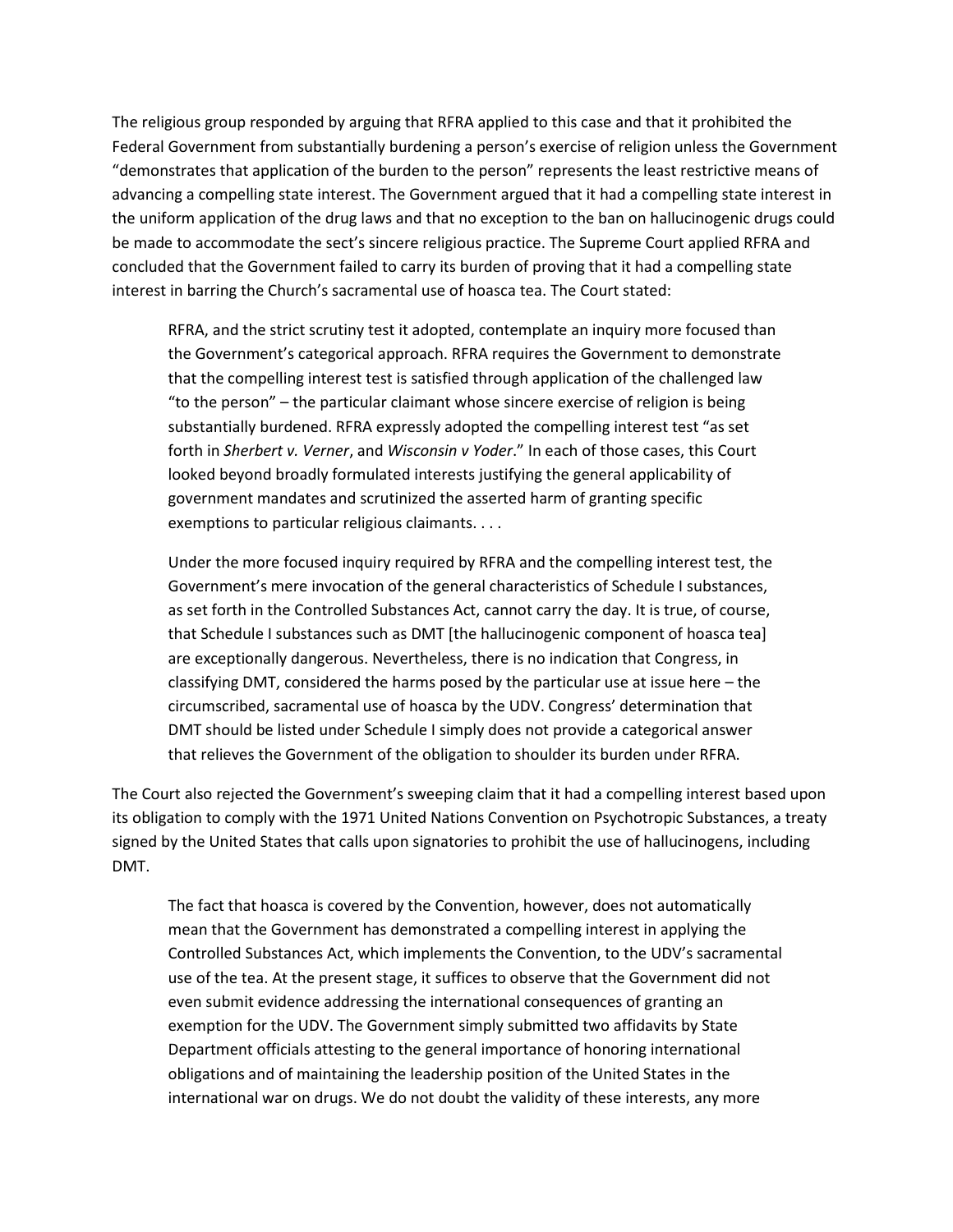than we doubt the general interest in promoting public health and safety by enforcing the Controlled Substances Act, but under RFRA invocation of such general interests, standing alone, is not enough. . . .

In conclusion the Court notes that even though the balancing required by RFRA is difficult, it is what Congress has mandated the courts to do in cases such as this.

The Government repeatedly invokes Congress' findings and purposes underlying the Controlled Substances Act, but Congress had a reason for enacting RFRA, too. Congress recognized that "laws 'neutral' toward religion may burden religious exercise as surely as laws intended to interfere with religious exercise," and legislated "the compelling interest test" as the means for the courts to "strik[e] sensible balances between religious liberty and competing prior governmental interests." We have no cause to pretend that the task assigned by Congress to the courts under RFRA is an easy one. Indeed, the very sort of difficulties highlighted by the Government here were cited by this Court in deciding that the approach later mandated by Congress under RFRA was not required as a matter of constitutional law under the Free Exercise Clause. See *Smith*. But Congress has determined that courts should strike sensible balances, pursuant to a compelling interest test that requires the Government to address the particular practice at issue. Applying that test, we conclude that the courts below did not err in determining that the Government failed to demonstrate, at the preliminary injunction state, a compelling interest in barring the UDV's sacramental use of hoasca.

Because the case came before the Court on an appeal from the grant of a preliminary injunction, it has now been remanded to lower courts for adjudication on the merits. As indicated above, however, the Court's opinion contains no hint that the statutory language of RFRA, which was carefully applied by the Court, suffers from any constitutional defects in the federal setting. As a practical matter, neither religious claimants nor federal officials are likely to challenge federal RFRA—the claimants because they seek the most favorable possible protection, and federal officials, because although federal prosecutors might be interested in asserting such a challenge, the top level federal officials charged with making such decisions—the Attorney General and the Solicitor General—have a duty to defend rather than attack federal legislation, and they are particularly unlikely to attack legislation that is as politically popular as RFRA.

#### 6. Some Reflections on U.S. Free Exercise Jurisprudence

The struggle concerning the fate of legislative exemptions designed to accommodate freedom of religion has been the central drama of free exercise jurisprudence over the past twenty years. The U.S. Supreme Court has promoted an equalitarian position, focusing upon whether a law is general and neutral, and whether legislation was specifically targeted at burdening religion. The response of Congress, state courts, and state legislature has in large measure been to reassert freedom as a predominant free exercise value. They have done this by reasserting the compelling state interest test.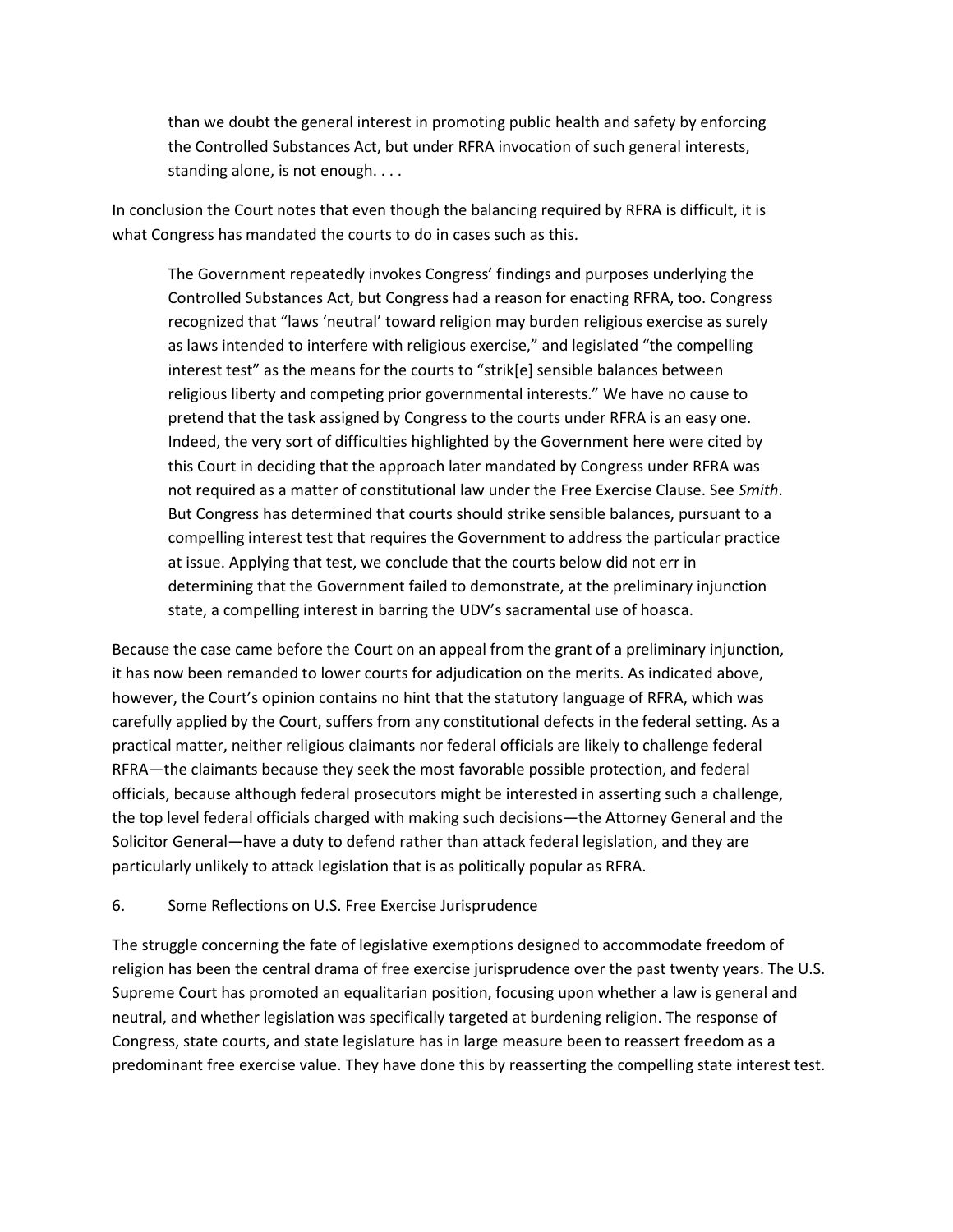These efforts can be viewed as a kind of counter-insurgency to re-establish the role of freedom in free exercise cases.

### IV. The Institutional Dialectic: Legislative and Judicial Role Reversal

As Michael McConnell noted in a conference at BYU Law School, the history of the protection of religious freedom is a complete reversal of our normal expectations about the tendencies of legislatures and the assumptions we make about courts. McConnell describes what he calls the "political science model" of the roles of legislatures and courts:

"Basic political science courses often describe judicial review as fundamental to the protection of individual interests from majority rule. The ability to challenge governmental action in court gives non-majoritarian interests an avenue to overcome the majoritarian pronouncements of the legislatures. The democratic institutions of government represent majority rule, while the courts in our system – or in any system with judicial review – are more amenable to protecting minority interests. $"^{125}$ 

In other words, the political science model posits that legislatures will represent the interests of powerful majorities, and courts are necessary to protect the rights of minorities. According to this model, as Professor McConnell explains, "we would expect to find laws passed by majoritarian legislatures that violate the free exercise of religion, followed by court decisions protecting religious minorities."<sup>126</sup>

The interesting irony is that the history of the protection of religious freedom in the United States tells a story that is almost the exact opposite of what the political science model would suggest.<sup>127</sup> For at least the last 20 years, and even previously, in the U.S., courts, including (or perhaps especially) the U.S. Supreme Court has been an extremely ineffectual institution for protecting religious freedom claims. The legislature, in contrast, as been quite active in trying to assert religious freedom rights, not just for majority religious groups, but for minority groups as well. Indeed, much of the litigation over the past 20 years has been about the constitutionality of Congressional attempts to expand the scope of religious freedom protection.

V. POSSIBLE IMPLICATIONS FOR THE AUSTRALIAN DEBATE ABOUT A BILL (OR CHARTER) OF FUNDAMENTAL RIGHTS

<sup>&</sup>lt;sup>125</sup> Michael W. McConnell, Religious Freedom, Separation of Powers, and the Reversal of Roles, 2001 BYU L. Rev. 611, 612.

 $126$  Id.

<sup>&</sup>lt;sup>127</sup> McConnell observes, "And yet, when we look at the actual record of democratic institutions versus the courts in the United States, it turns out that reality does not conform to the political science model we have been taught. It is very nearly the opposite. Legislatures have shown a remarkable degree of solicitude for minority religious interests, and courts in the United States have repeatedly – not always, but frequently – struck down the efforts of legislatures to protect minority religious groups as unconstitutional." Id. at 612-13.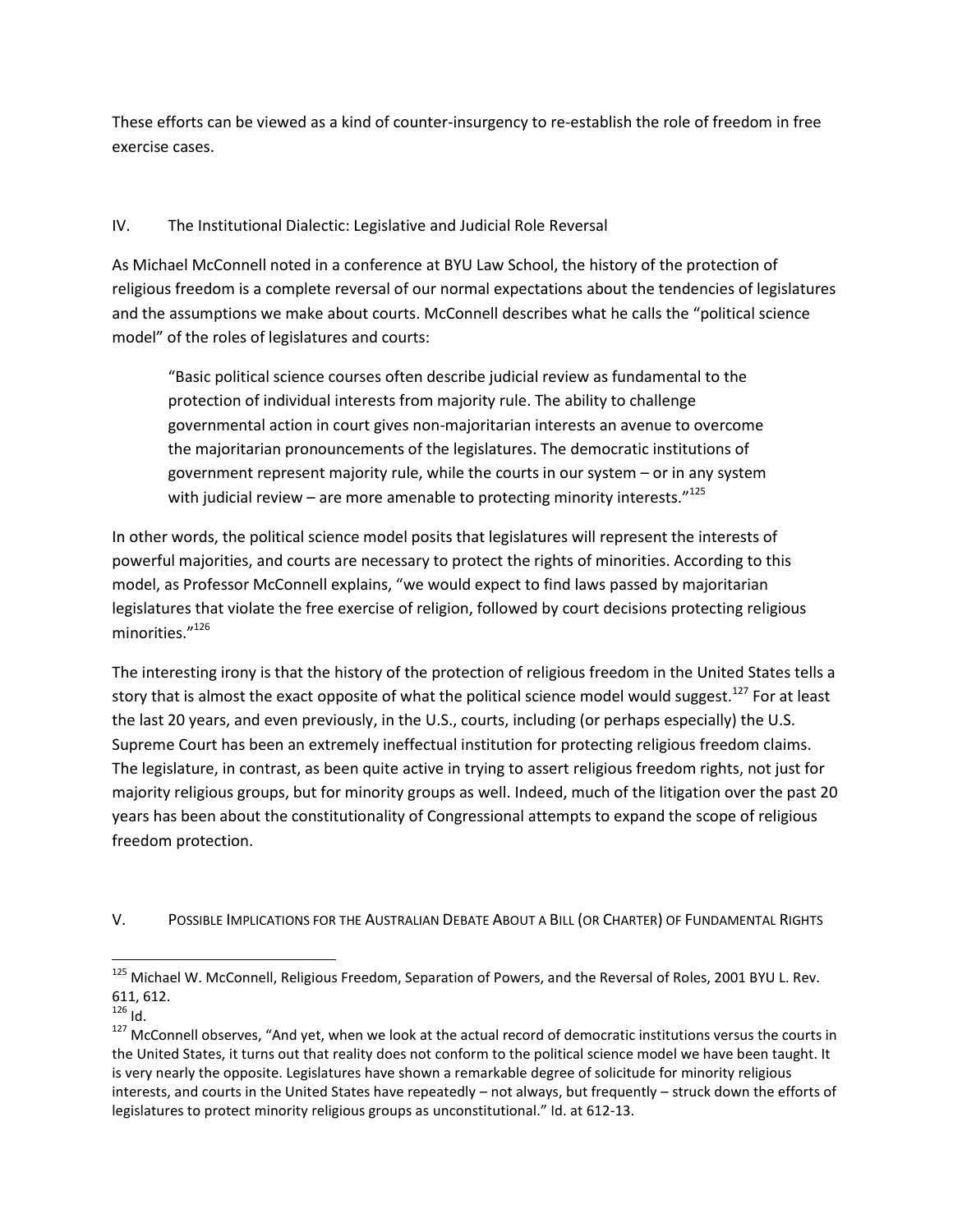What, if anything, does this suggest for the current debate in Australia about a Bill (or Charter) of Fundamental rights?

Perhaps little, or even very little. After all, the U.S. situation is in many was different and distinct from the situation in Australia. Perhaps most importantly, the institution of judicial review is quite different, the basic assumptions about the institutional roles of courts and legislatures is quite different, and the history of the interpretation of similar constitutional language regarding religious freedom is quite different. Furthermore, as I understand it, the debate in Australia centers on a legislative rather than a Constitutional change.

Nevertheless, at the risk of oversimplification and with all of the usual caveats and disclaimers that those who hazard into the treacherous territory of comparative law must make, I will cautiously make three observations.

First, it is more difficult today than it was 200 years ago when the U.S. Bill of Rights was enacted, or even 50 years ago, when the key United Nations Human Rights instruments were adopted, to enact protection for religious freedom. Equality has in large measure trumped freedom in the freedomequality dialectic I have described. Thus, affording religious belief and religiously motivated actions a special measure of protection, as the freedom paradigm would suggest, is politically much more difficult today than it was in earlier generations. Perhaps, the best we can hope for are strong equality protections that afford religious dissenters at least the level of protection that is afforded to dissenters who are motivated by reasons and commitments that are not religious. If this is the case, I for one, would count it an unfortunate development.

Second, it does seem likely that a bill of rights shifts the balance of institutional power somewhat in the direction of courts over the legislature. This may, but does not necessarily, result in a greater level of protection for the rights of minorities. At times, the U.S. Supreme Court has protected the religious freedom rights of minorities, but in recent years I would argue that in the U.S. it has been the majoritarian legislatures rather than the counter-majoritarian courts that have been more active and effective in protecting minority rights. In my opinion, given the differences in the U.S. and Australia in our understandings of judicial review and the ideal of parliamentary superiority, it is difficult to predict how this institutional dialectic is likely to develop in Australia.

Third, an institutional dialectic is sometimes helpful. It is not so much that the political science model is wrong, but rather that it is not always right. Sometimes courts have been important bulwarks upholding individual freedoms for minorities against majoritarian institutions that would trample on minority rights, as the political science model would suggest. In the U.S., the story of the struggle for civil rights, for racial and gender equality, follows the political science model more closely than does the struggle for the protection of religious freedom rights of minorities.<sup>128</sup>

And so, I conclude with a note of optimism and a note of caution. Religious and cultural freedom are among the most important human values, and efforts to afford them institutional protections are to be

 $128$  The same may be true today in the struggle for gay rights, including the right to gay marriage.